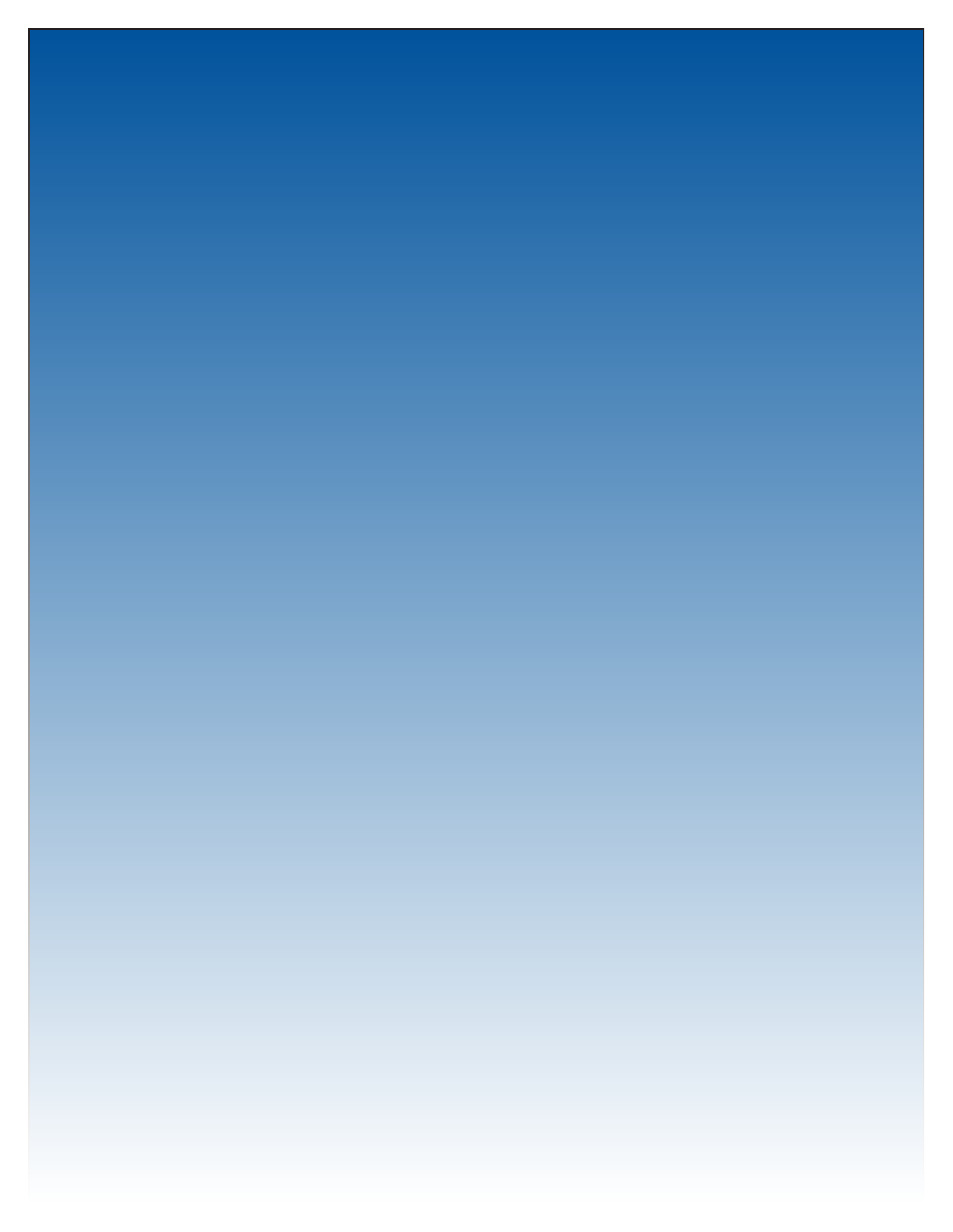# Table of Contents

- Executive Summary
- Ostomy and Continent Diversion Background
- Evolution of Ostomy and Continent Diversion Patient Bill of Rights (PBOR)
	- History
	- Purpose of the Ostomy and Continent Diversion Bill of Rights
	- Key Takeaway
	- Purpose of the White Paper
- Research Validation of Standards of Care Recommended in PBOR
	- During the Pre-Operative Phase
	- During the Operative Phase
	- Post-Operative Nursing Care Specific to Ostomy/ Continent Diversion Type and Include Patient as Well as Their Designated Advocate. Preparation for Discharge Will Include
	- During the Lifespan of the Ostomy or Continent Diversion Access to Ongoing Ostomy Care and Support That Includes
- Going Forward
- Whitepaper Stakeholders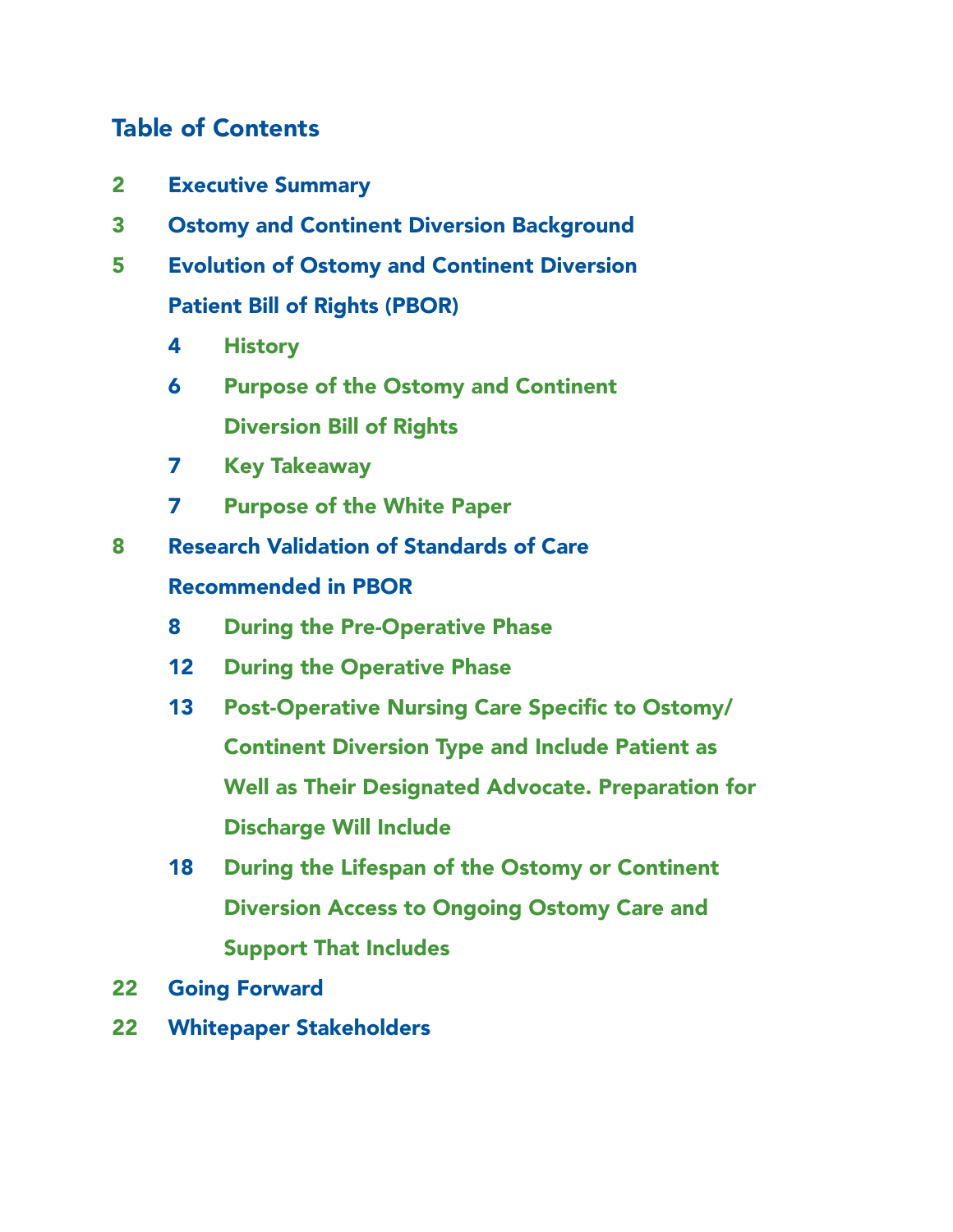# Executive Summary

An estimated 725,000 to one million people are living with an ostomy or continent diversion in the United States, and approximately 100,000 ostomy surgeries are performed each year in the U.S.<sup>1</sup> As a result of ostomy surgery, bodily waste is rerouted from its usual path because of malfunctioning parts of the urinary or digestive system. An ostomy can be temporary or permanent.

The ostomy community is an underserved population of patients. United Ostomy Associations of America, Inc. (UOAA) is a non-profit organization dedicated to promoting quality of life for people with ostomies and continent diversions through information, support, advocacy and collaboration. Over the years UOAA has received hundreds of stories from people who have received inadequate care. In the United States, patients receiving medical care have certain health rights. For ostomy and continent diversion patients these rights are known as the "You Matter! Know What to Expect and Know Your Rights - Ostomy and Continent Diversion Patient Bill of Rights" (PBOR). These rights define and provide a guide to patients and health care professionals as to what the best practices are when receiving and providing high quality ostomy care during all phases of the surgical experience. This includes preoperative to postoperative care and throughout the lifespan of living with an ostomy or continent diversion.

In 2020 the National Quality Forum released The Care We Need: Driving Better Health Outcomes for People and Communities, a National Quality Task Force report that provides a roadmap where every person in every community can expect to consistently and predictably receive high quality care by 2030

(thecareweneed.org). One of the core strategic objectives this report stated is to ensure appropriate, safe, and accessible care. Actionable opportunities to drive change include accelerating adoption of leading practices. The adoption of the PBOR best practices will drive the health care quality improvement change needed for the ostomy and continent diversion population.

There are concerns in the ostomy and continent diversion communities among patients and health care professionals that the standards of care outlined in the PBOR are not occurring across the United States in all health care settings. There are further concerns stated by health care professionals that the patient-centered recommendations outlined in the PBOR need to be strengthened by being supported with available published health care evidence.

The work of this task force was to bring together members of UOAA's Advocacy Committee, members of the Wound Ostomy Continence Nurses Society (WOCN Society) Public Policy and Advocacy Committee, representatives from surgical organizations and industry to create a systemic change by validating through evidence the Ostomy and Continent Diversion Patient Bill of Rights. Through the work of the task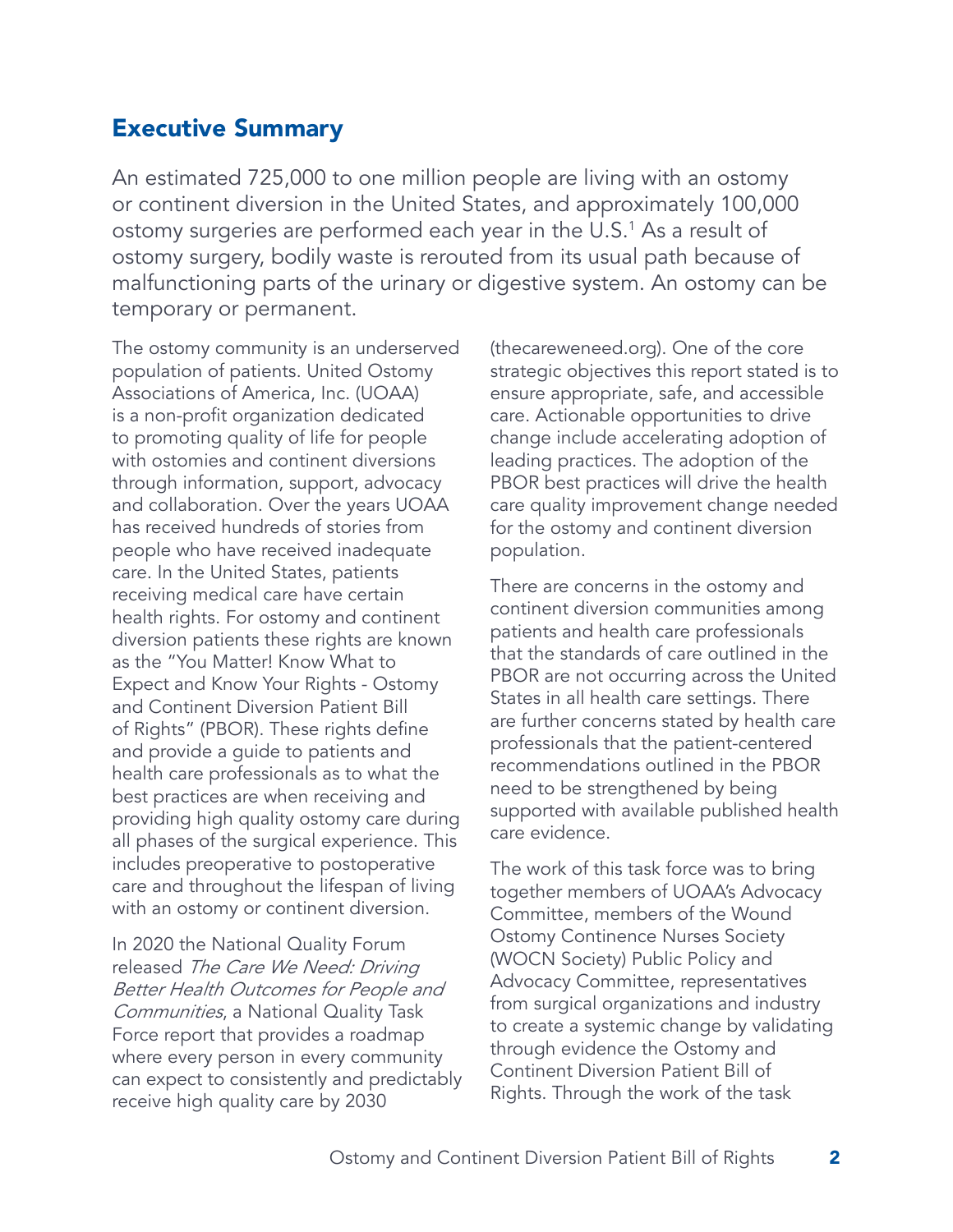force, each component of the PBOR has been substantiated as evidence-based. Thus, this paper validates the PBOR as a guideline for high quality standards of ostomy care. We show that when patients receive the standards of care as outlined in the PBOR, there is improved quality of care. We can now recognize that until every ostomy or continent diversion patient receives these health care rights, in all health care settings, will they truly be realized and respected as human rights in the United States and thus, people living with an ostomy or continent diversion will receive "the care they need".

# Ostomy and Continent Diversion Background

There are estimated to be 725,000 to one million people living with an ostomy or continent diversion in the United States, with approximately 100,000 ostomy surgeries performed each year in the U.S.<sup>1</sup>

People living with an ostomy have undergone surgery to remove their bladder or part of their bowel, which impairs their ability to store and eliminate bodily waste. Some people have a surgically created opening (stoma) in their abdomen for the discharge of waste and an external 'pouching prosthetic system' is continuously worn over the stoma to replace the lost functions of waste storage and elimination. Ostomy prosthetic devices are unique to each individual's body profile and medical needs. Other people have surgically

created internal diversion for the containment of stool or urine called a continent diversion.

An ostomy may be necessary due to birth defects, cancer, inflammatory bowel disease (IBD), diverticulitis, incontinence and many other medical conditions. Ostomies are also necessary in cases of severe abdominal or pelvic trauma. Ostomy or continent diversion surgery can occur at any age and does not lower life expectancy. However, it may affect quality of life if not managed and cared for properly.

An ostomy can be temporary or permanent. A temporary ostomy gives the surgical site time to heal and ranges on average from six weeks to six months. A temporary ostomy may also be indicated to divert stool away from difficult to heal wounds located in the perirectal area, buttocks or sacrum. A permanent ostomy is indicated if the small intestine is completely removed or a large part of the colon, rectum and anus. A permanent ostomy (ileal conduit) is indicated when the bladder is removed unless a continent diversion or neobladder is the preferred surgical option.

The reaction to intestinal or urinary diversion surgery is very individualized and personal. To some, it will be a problem, to others, a challenge; where one person considers it lifesaving from cancer or life-restoring after being sick for years with IBD, another finds it a devastating experience. Each person will adapt or adjust in their own way and in their own time.

<sup>1</sup> United Ostomy Associations of America, Inc. What is an Ostomy? United Ostomy Associations of America, Inc. website. Accessed July 16, 2021. https://www.ostomy.org/what-is-an-ostomy/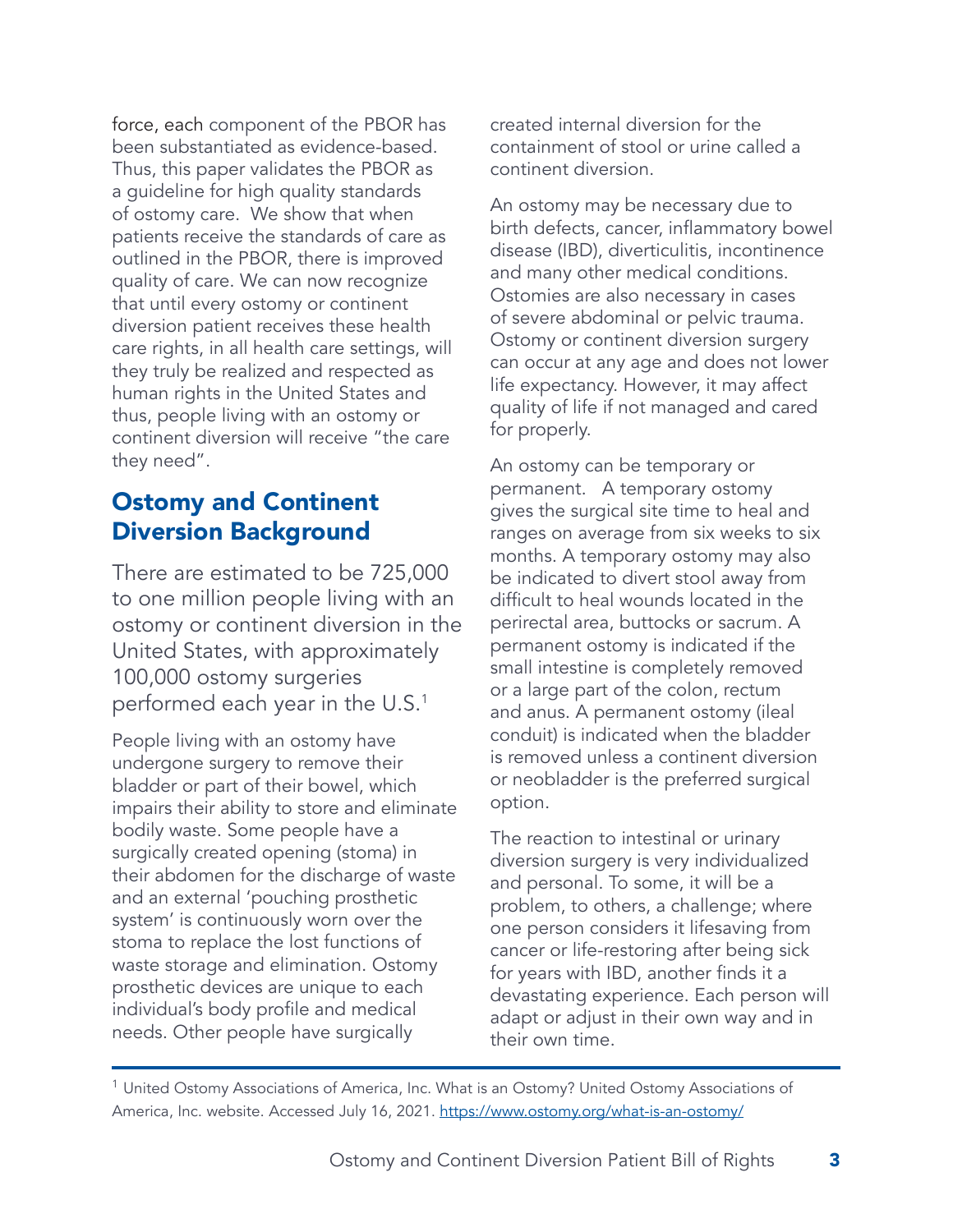#### The most common types of ostomies are as follows:



**Colostomy:** A surgically created opening in the abdomen in which a piece of the colon (large intestine) is brought outside the abdominal wall to create a stoma through which digested food passes into an external pouching prosthetic system. A colostomy is created when a portion of the colon or rectum is removed or needs to be bypassed due to a disease process or damaged area of the colon.



**Ileostomy:** A surgically created opening in the abdomen in which a piece of the ileum (lowest part of the small intestine) is brought outside the abdominal wall to create a stoma through which digested food passes into an external pouching prosthetic system. An ileostomy is created when the colon needs to be removed or bypassed due to a disease process.



**Urostomy:** A surgically created opening in the abdominal wall through which urine passes. A urostomy is created when the bladder is either not functioning or must be removed. The bladder is surgically removed or bypassed. A conduit is made from a short segment of the ileum. One end of the conduit is sewn closed, and the other end is brought to the outside of the surface of the abdomen to create a stoma. The ureters are connected to the conduit. There are several different types of surgeries, but the most common are ileal conduit and colonic conduit.

Not all ostomy types require an external pouching prosthetic system. For people who meet specific surgical requirements, and desire not to wear an external pouch, a continent fecal or urinary diversion may be a preferred option.

#### The most common types of continent fecal diversions are:

A continent ileostomy; also called Kock Pouch or Barnett Continent Intestinal Reservoir (BCIR), depending on the surgical creation. This is an internal pouch (reservoir) with a nipple type valve that is constructed from a section of the small intestine. The valve is connected to a stoma located on the abdominal wall. The valve helps to keep stool and gas from leaking out of the stoma. A catheter is inserted into the stoma to empty the reservoir every 4-6 hours throughout the day and for the purposes of irrigation and emptying.

**Ileoanal Reservoir/Pelvic Pouch** is constructed from loops of the small intestine connected to the internal anal sphincter, which provides continence. Depending on the surgical configuration of the internal reservoir, it is sometimes called a J, S or W pouch. Stool is eliminated through the anus. This procedure most often is performed on patients with ulcerative colitis or familial polyposis who have not previously lost their anal sphincters. It is also called ileoanal anastomosis, endorectal pull-through, and ileal pouch anal anastomosis (IPAA).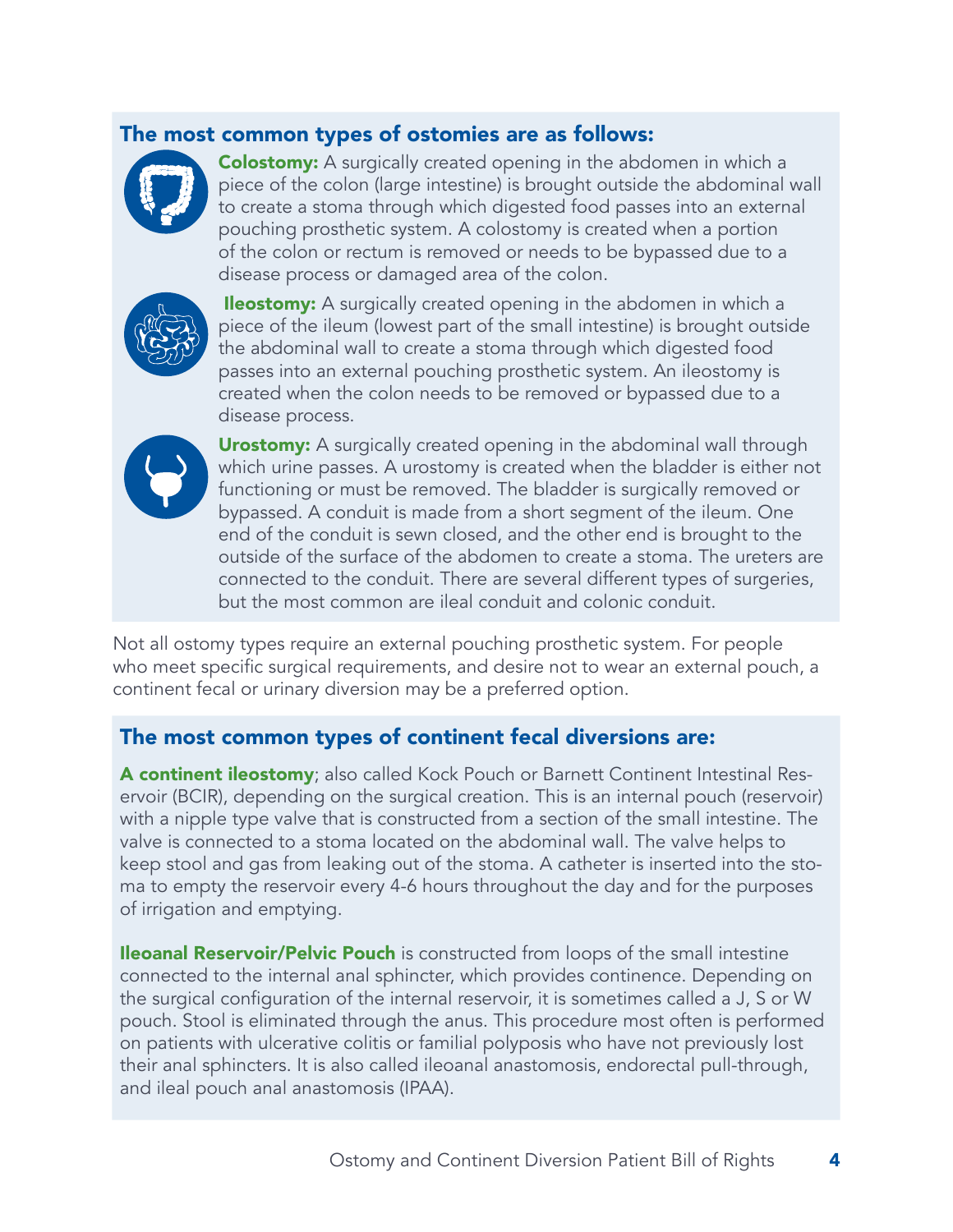#### The most common types of continent urinary diversions are:

**Continent urinary pouches** are called different names according to how they are surgically created and where they are located. Names include Indiana Pouch, Kock Pouch, Mitrofanoff, Miami and Mainz. This is a surgical procedure in which the bladder is removed or bypassed. An internal reservoir is created by opening loops of the small or large intestines and then using them to create an internal pouch or pseudo bladder. A stoma is created on the abdomen and is connected to the reservoir. Urine is drained using a catheter every 4-6 hours throughout the day.

**Orthotopic Urinary Diversion** (Neobladder) is a reservoir surgically created from the small intestines, much like the continent pouch. It is created to store urine and is connected to the urethra to allow urine to be voided per the urethra. It is considered

a bladder substitute.

# Evolution of Ostomy and Continent Diversion Patient Bill of rights (PBOR)

#### **History**

For decades, there has been a worldwide trend recognizing human rights in health and expanding patient rights across all health care.2 In 1946 the World Health Organization Constitution foresaw "… the highest attainable standard of health as a fundamental right of every human being.3 " A subset of human rights is patient health rights.

In the United States, patients receiving medical care have certain rights. Most are not legally binding declarations; however, some are guaranteed by federal law, such as the right to high-quality care and the right to informed consent. This means that if a person needs a treatment such as ostomy surgery, their health care provider must give them the information they need to make a decision.

The original "Ostomate Bill of Rights" was presented to the United Ostomy Association (UOA – the predecessor organization to United Ostomy Associations of America, Inc. (UOAA)) by the International Association of Enterostomal Therapists (now known as the Wound Ostomy Continence Nurses Society) at the UOA House of Delegates Meeting during the Annual Conference in 1977 where they were adopted by UOA. The goal then was to inform people living with an ostomy that all elements of quality care should be available to them. According to Merriam Webster dictionary "ostomate" is a medical term that is defined as someone who has undergone an ostomy4 . This informal term, also used internationally, to characterize someone

<sup>2</sup> Olejarczyk JP, Young M. Patient Rights And Ethics. StatPearls [Internet] Accessed May 28, 2021. https:// www.ncbi.nlm.nih.gov/books/NBK538279/

<sup>3</sup> World Health Organization. Human Rights and Health Fact Sheet. Published online December 29, 2017. Accessed July 16, 2021. https://www.who.int/news-room/fact-sheets/detail/human-rights-andhealth

<sup>&</sup>lt;sup>4</sup> ostomate. In: *Medical Dictionary, Merriam-Webster*. Accessed August 30, 2021. <u>https://www.merri-</u> am-webster.com/medical/ostomate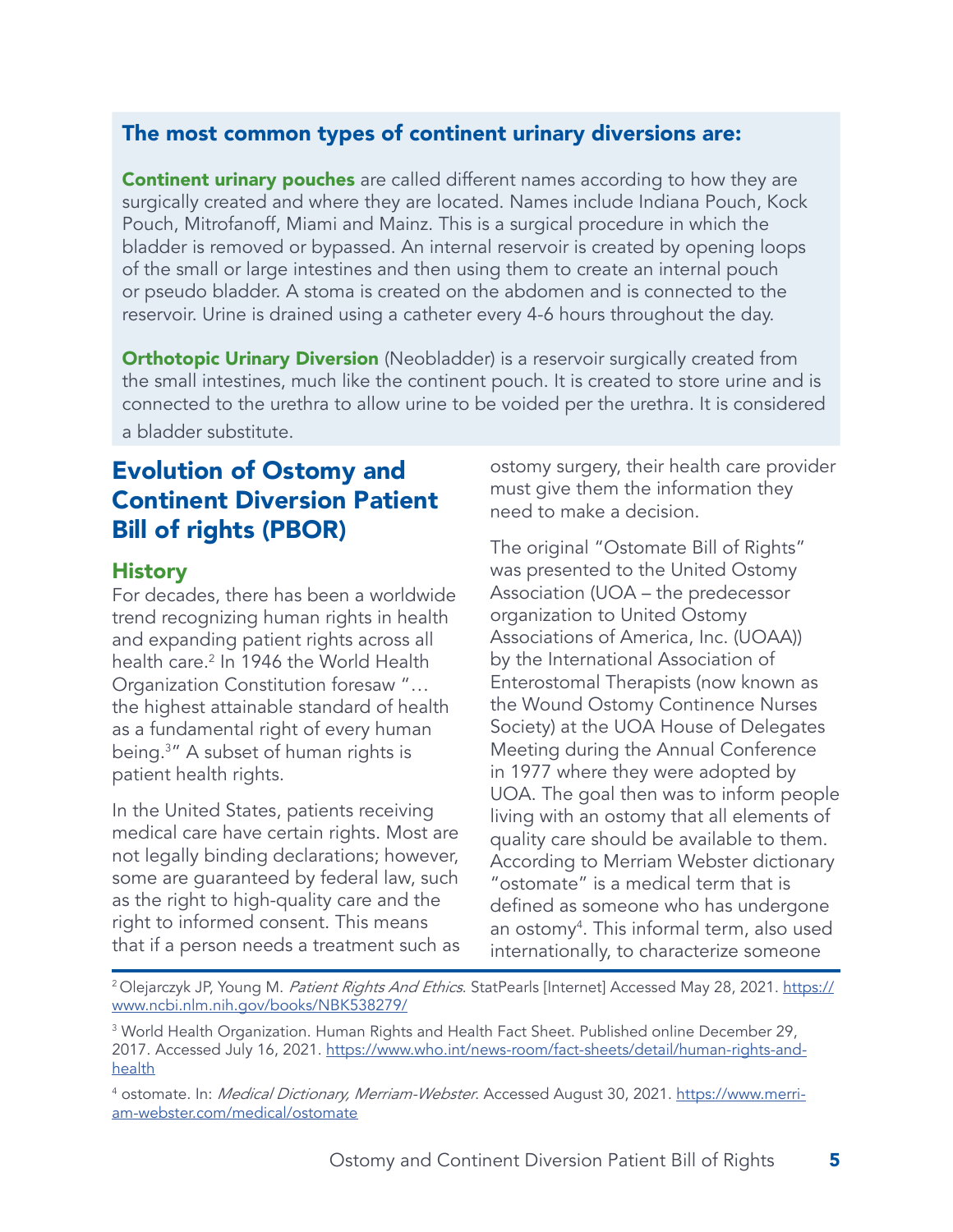with an ostomy will be used throughout this paper.

In recent years, UOAA's goal has been to drive change across the country to help improve the quality of health care for people with an ostomy or continent diversion and ensure higher standards of care in all health care settings. As a result, in 2017 UOAA's Advocacy Committee revised these rights through a consensus-building format, now known as the "Ostomy and Continent Diversion Patient Bill of Rights<sup>5</sup>". At the 2017 National Conference board meeting UOAA's Management Board of Directors formally adopted the revised Ostomy and Continent Diversion Patient Bill of Rights (PBOR). They were most recently revised in 2021.

In 2019 UOAA presented a poster at the Wound Ostomy Continence Nurses Society (WOCN Society) WOCNext Conference entitled "What's in Your Wallet? Utilizing UOAA's Patient Bill of Rights, Nurses Can Act as Influencers for Ostomy Patients". The purpose was to raise awareness and increase utilization of the PBOR among ostomy nurses with the objective to reinforce through education that this is a tool to promote best practice in all health care settings. An accompanying tool, "Inspire Excellence", was created for nurses to help them understand how to utilize the PBOR.

These patient rights have received the endorsement of medical professional societies and organizations such as the American Society of Colon and Rectal Surgeons, Wound Ostomy Continence Nurses Society, Wound

Ostomy Continence Nurses Certification Board, Society of Urologic Nurses and Associates, International Foundation for Gastrointestinal Disorders, and the National Alliance of Wound Care and Ostomy as well industry endorsements from companies such as Coloplast, Convatec and Hollister, Inc. They are also included in the *Wound Ostomy* Continence Nurses Society Clinical Guidelines for Management of the Adult Patient with Fecal or Urinary Ostomy and UOAA's New Ostomy Patient Guide.

## Purpose of the Ostomy and Continent Diversion Patient Bill of Rights

Similar to the American Hospital Association Patient Bill of Rights that were first adopted in 1973, the Ostomy and Continent Diversion PBOR were revised to fill a void in quality ostomy care and meet the needs specific for this patient population with the expectations that:

- Health care facilities would support these rights to deliver high quality ostomy patient-centered care as well as improve patient outcomes and patient satisfaction. Delivery of care includes access to outpatient ostomy clinics and certified WOC nurse/ ostomy specialists
- Health care providers would utilize and recognize these rights as guidelines for best in practice standards of quality care
- Patients would be involved in all phases of the surgical experience except in emergent situations

<sup>5</sup> United Ostomy Associations of America, Inc. Ostomy and Continent Diversion Patient Bill of Rights. United Ostomy Associations of America, Inc. website. Accessed July 16, 2021. https://www.ostomy.org/ wp-content/uploads/2021/08/UOAA\_Patient\_Bill\_of\_Rights\_Poster\_20210806.pdf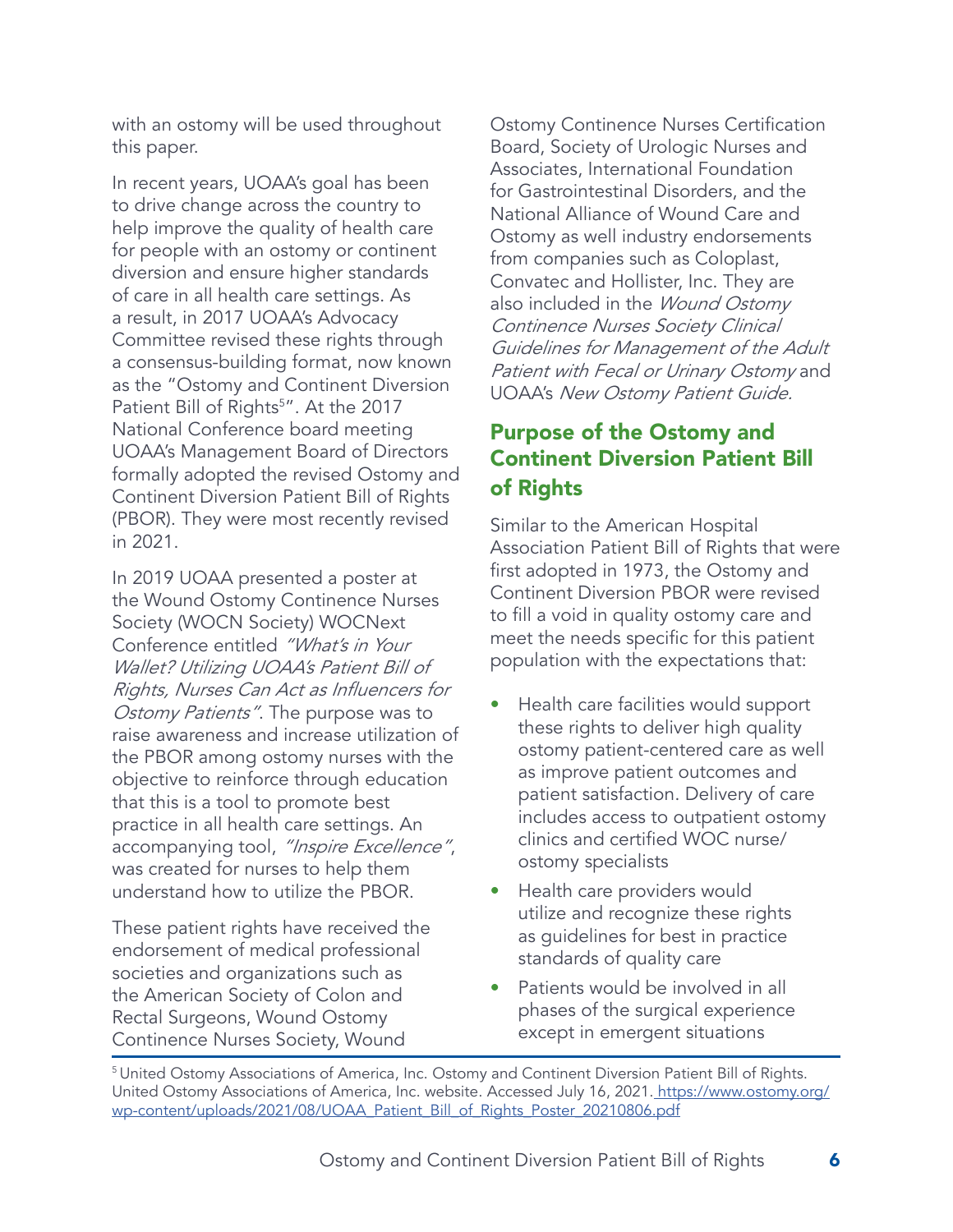- Patients would have a tool that empowers them to advocate for their own care. They would know what is reasonable to ask for to facilitate the best outcome as well as have clear expectations when they undergo treatment
- Patients and their health care providers would recognize the importance of a strong collaborative relationship with each other

#### Key Takeaway

Patients are guaranteed high quality care in hospitals. The PBOR specifically defines what high quality care should be expected and received during the ostomy surgical experience and for continuum of care.

#### Purpose of White Paper

Concerns remain in the ostomy and continent diversion communities that the standards of care outlined in the PBOR are not occurring across the United States in all health care settings and patients are not receiving high quality ostomy care. The first study (Miller) to report a gap in our knowledge of the PBOR standards of care versus the care patients reported receiving following ostomy surgery was published in 2020. Miller's results indicate that some care measures in accordance with the PBOR were not consistently provided to ostomy patients

and that ostomy care in the hospital can improve.6 In Gleba et al. preliminary results corroborates the Miller study. In this study a majority of both clinicians and patients reported that the recommended standards of care outlined in the PBOR are being utilized, but not consistently and not all of the standards of care in the PBOR are being performed by clinicians during the surgical experience.<sup>7</sup>

UOAA has also received feedback from health care professionals that the PBOR should be strengthened and supported with evidence-based research. As a result, a task force was formed by UOAA's Advocacy Committee. The task force created was diverse and represented by patients, health care professionals and industry. The goal was to build consensus statements validating the Ostomy and Continent Diversion Patient Bill of Rights through a comprehensive literature review. The literature review substantiates the PBOR as an evidenced based document that provides the standards of high-quality care for best in practice for those living with an ostomy or continent diversion.

In 2021 the European Ostomy Association (EOA) declared the motto for World Ostomy Day as "Ostomates' Rights Are Human Rights - anytime and anywhere!". The Covid19 pandemic brought several unforeseen outcomes which impacted the ostomy community around the world. There were delays in

<sup>7</sup> Gleba J, Riggle Miller L, Peck BM, Burgess-Stocks J. United Ostomy Associations of America's Ostomy and Continent Diversion Patient Bill of Rights: An Examination as Best-in Practice Care for Ostomy Patients. J Wound Ostomy Continence Nurs. 2021; Under review/Unpublished data.

<sup>6</sup> Miller LR. Ostomy Care During Hospital Stay for Ostomy Surgery and the United Ostomy Associations of America Patient Bill of Rights: A Cross-sectional Study. J Wound Ostomy Continence Nurs. 2020;47(6):589-593. doi:10.1097/WON.0000000000000709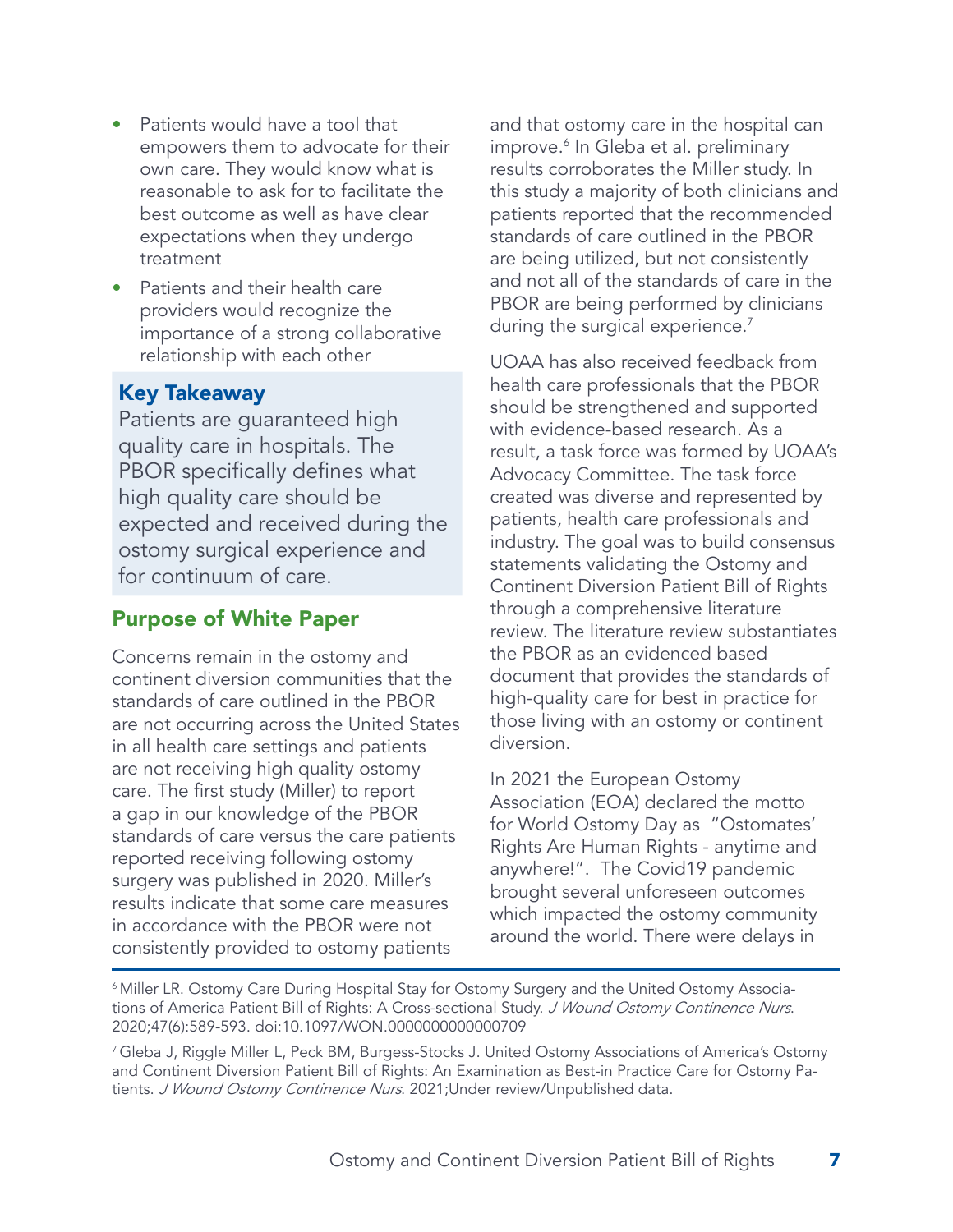diagnosis and this life-saving surgery. The ability for patients to meet with visitors stopped. This included ostomy mentor visits which provided the needed emotional support from someone living with an ostomy. Home care by ostomy nurses was also reduced and there was limited access to ostomy products due to supply chain issues and decreased affordable appliances in some countries. These concerns rekindled a focus on the International Charter of Ostomates' Rights. The EOA's goal is to: "underline that ostomate rights are not negotiable. They must be respected by governments, politicians, health care authorities, companies and suppliers, by doctors and nurses, by every human and by every society - even in uncertain times." This White Paper aspires to achieve this goal in the United States.

# Research Validation of Standards of Care Recommended in PBOR

To achieve a desirable quality of life, a person undergoing ostomy or continent diversion surgery must have access to high-quality care in all health care settings. The components outlined in the patient bill of rights including counseling, care and educational instruction should be provided by a health care professional who specializes in ostomy care such as a Certified Wound Ostomy Continence Nurse8 , Certified Ostomy Care Nurse, Ostomy Management Specialist, or

Ostomy Care Associate. Coca et. al. found in their research that patients experienced significant improvements in health-related quality of life such as selfmanagement of the ostomy and greater security in their ability to obtain ostomy supplies when they received care from an ostomy nurse specialist in hospitals versus those who did not receive care by specialty nurses.<sup>9</sup>

Disclaimer noted on the PBOR: The following rights/standards of care may be limited or compromised due to instances when surgery is *emergent*.

The patient shall be involved in all phases of the surgical experience and shall receive:

## During the Pre-Operative Phase

Preoperative stoma site marked by a certified medical professional following the standards of care established by the Wound, Ostomy and Continence Nurses Society with the American Society of Colon & Rectal Surgeons and the American Urological Association

Preoperative ostomy education and stoma site selection is vital to the success of postoperative rehabilitation. These elements should be performed for all ostomy patients whenever medically

<sup>&</sup>lt;sup>8</sup> Hendren S, Hammond K, Glasgow SC, et al. Clinical Practice Guidelines for Ostomy Surgery. Dis Colon Rectum. 2015;58(4):375-387. doi:10.1097/DCR.0000000000000347

<sup>9</sup> Coca C, Fernández de Larrinoa I, Serrano R, García-Llana H. The Impact of Specialty Practice Nursing Care on Health-Related Quality of Life in Persons With Ostomies. J Wound Ostomy Continence Nurs. 2015;42(3):257-263. doi:10.1097/WON.0000000000000126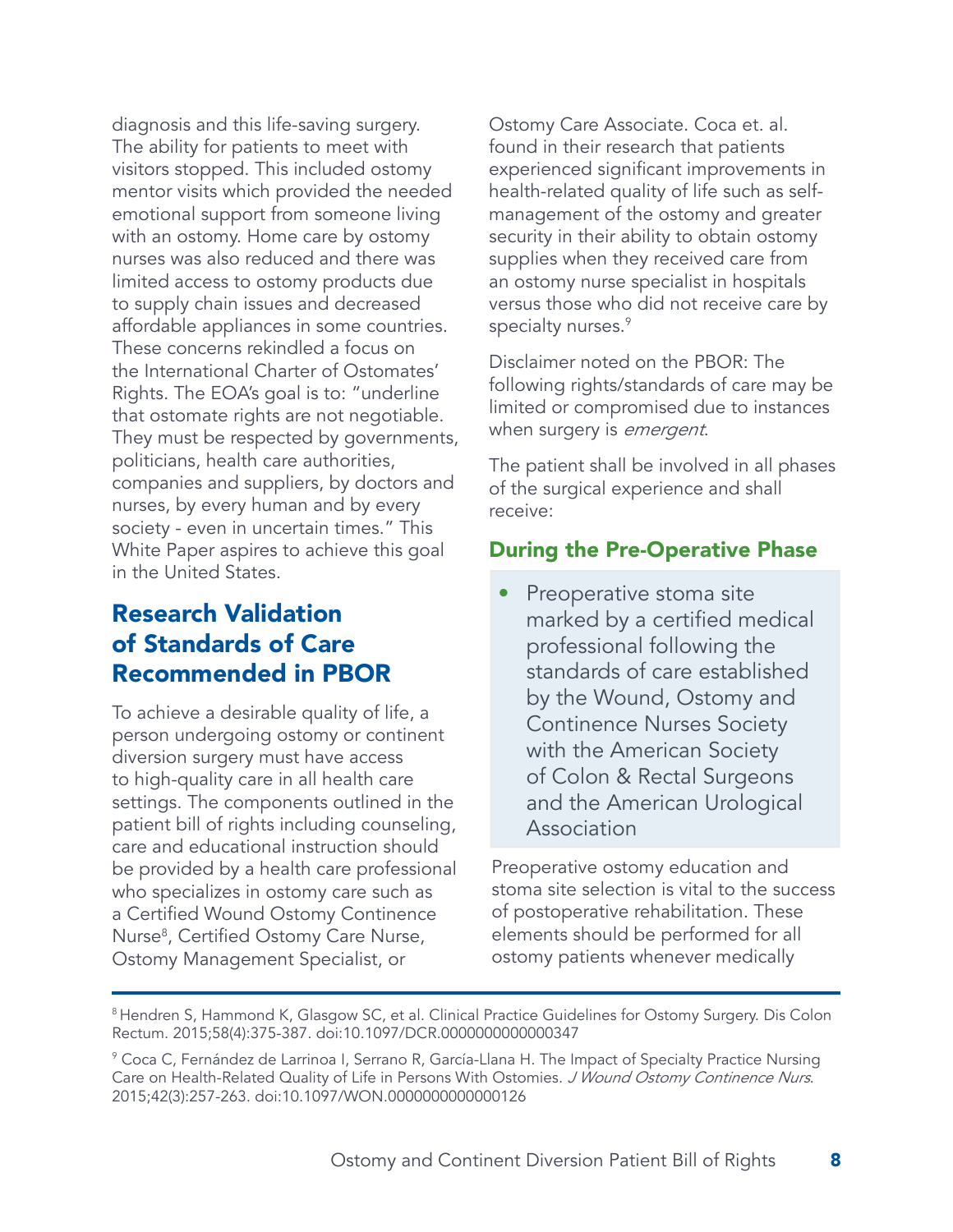possible. The global standard requires preoperative education and stoma site selection administered by educated and trained clinicians such as surgeons and ideally certified Wound Ostomy Continence (WOC) nurses/enterostomal therapists. Preoperative stoma site marking by qualified clinicians such as a certified WOC nurse serves a highly protective role in preventing peristomal skin complications and improving quality of life.<sup>10,11</sup> Proper siting of the ostomy location decreases complications post operatively (example pouch leakage) and improves wear time which enhances selfcare and patient adaptation to an altered elimination process.<sup>8,12,13,14</sup>

Proper preoperative marking of the prospective stoma is a multistep process that takes into consideration body contours, patient build, expected location based on proposed surgical procedure, and the individual patient demographic, physical, and co-morbid conditions which all factor into proper stoma marking.12,13,14

 In a retrospective analysis of 1076 patients, the most important finding by Arolfo was the highly protective role of preoperative stoma site marking in dramatically reducing complications.15 The quality of life of the patients whose stoma sites had been preoperatively marked was significantly better than that of the unmarked patients. Also noted in this study was that enterostomal nurses have a key role in preoperative marking and counselling and are in a position to raise awareness among surgeons on the importance of this practice.15

Hsu in a systematic review of the literature noted preoperative stoma site marking for fecal diversions reduced early and late peristomal skin complications and hernia incidence compared to patients with unmarked stomas.16

Regardless of the type of ostomy, Person found in a comparison study that preoperative stoma site marking resulted in significantly better quality of life, improved patients' confidence

<sup>10</sup> Kwiatt M, Kawata M. Avoidance and Management of Stomal Complications. *Clin Colon Rectal Surg*. 2013;26(02):112-121. doi:10.1055/s-0033-1348050

<sup>11</sup> Maydick D. A Descriptive Study Assessing Quality of Life for Adults With a Permanent Ostomy and the Influence of Preoperative Stoma Site Marking. Ostomy Wound Manag J. 2016;62(5):14-24.

<sup>12</sup> Wound Ostomy Continence Nurses Society. (2014). *WOCN Society and ASCRS Position Statement on* Preoperative Stoma Site Marking for Patients Undergoing Colostomy or Ileostomy Surgery. Mt. Laurel: NJ. Author.

<sup>13</sup> Wound Ostomy Continence Nurses Society. (2014). *WOCN Society and AUA Position Statement on* Preoperative Stoma Site Marking for Patients Undergoing Urostomy Surgery. Mt. Laurel: NJ. Author.

<sup>14</sup> Wound Ostomy Continence Nurses Society. *Wound, Ostomy, and Continence Nursing: Scope and* Standards of Practice. 2nd ed. Wound Ostomy Continence Nurses Society; 2018.

15 Arolfo S, Borgiotto C, Bosio G, Mistrangelo M, Allaix ME, Morino M. Preoperative stoma site marking: a simple practice to reduce stoma-related complications. Tech Coloproctology. 2018;22(9):683-687. doi:10.1007/s10151-018-1857-3

<sup>16</sup> Hsu M-Y, Lin J-P, Hsu H-H, Lai H-L, Wu Y-L. Preoperative Stoma Site Marking Decreases Stoma and Peristomal Complications: A Meta-analysis. J Wound Ostomy Continence Nurs. 2020;47(3):249-256. doi:10.1097/WON.0000000000000634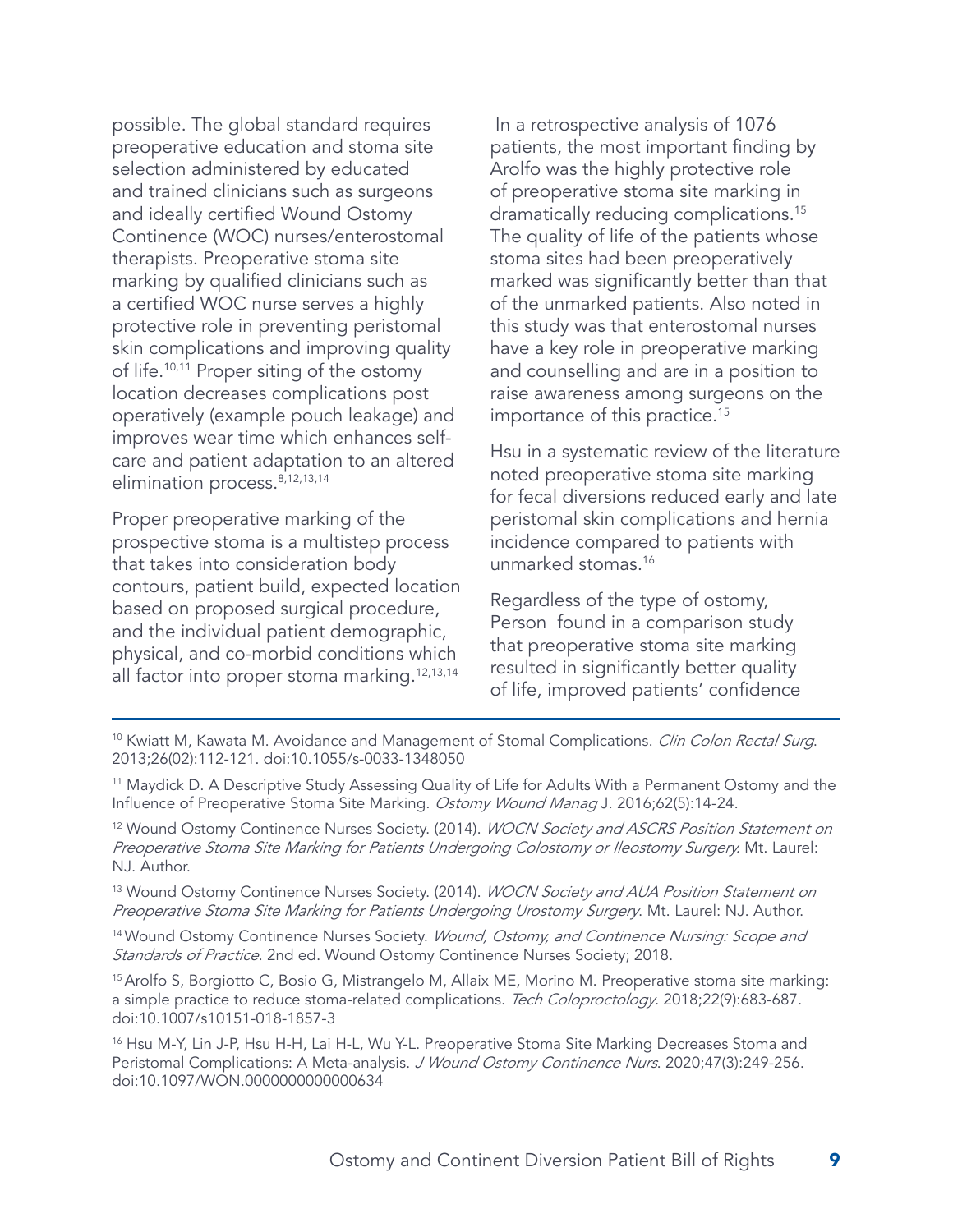and independence, and lowered rates of postoperative complications versus those patients that did not get stoma site marking.17 This work also validated the role of the enterostomal therapist in the preoperative evaluation and assessment of all future ostomates.17

- Explanation of the surgical procedure and the rationale for surgery
- Education provided on living with an ostomy/continent diversion and self-care post discharge

Preoperative ostomy/continent diversion education prior to surgical intervention is a standard of care that decreases emotional stress, improves postoperative outcomes and improves the quality of the surgical experience for the patient. Preoperative education starts with the first interaction with the surgical team and continues through the perioperative process. Research is lacking on the exact components of preoperative education for the patient having urinary or bowel diversion. However, the literature does support the integral role of the WOC nurse/enterostomal therapy nurse in the preoperative educational process.8,14 In

the Wound Ostomy Continence Nurses (WOCN) Society Clinical Guideline for Management of the Adult Patient with a Fecal or Urinary Ostomy, by consensus of an expert panel the components of education should include: discussion of anatomy and physiology of the genitourinary or gastric tract, description of planned surgical procedure, overview of life style modifications, introduction of pouching system, and a focus on psychological preparation.18 The World Council of Enterostomal Therapists International Ostomy Guideline cites preoperative education for both the patient and the family should include the surgical procedure and post-operative management.<sup>19</sup>

In Ontario Province an Enhanced Recovery After Surgery (ERAS) guideline was developed by a network of enterostomal therapy nurses from 15 hospital organizations.<sup>20</sup> The intent of the ERAS guideline was to standardize care and mitigate postoperative complications and enhance timely recovery from surgical interventions. This guideline suggested additional preoperative information that included postoperative expectations of learning self-care and possible postoperative complications. If non-emergent surgery, patients should be encouraged to practice wearing and

<sup>17</sup> Person B, Ifargan R, Lachter J, Duek SD, Kluger Y, Assalia A. The Impact of Preoperative Stoma Site Marking on the Incidence of Complications, Quality of Life, and Patient's Independence. Dis Colon Rectum. 2012;55(7):783-787. doi:10.1097/DCR.0b013e31825763f0

<sup>18</sup> Wound Ostomy Continence Nurses Society. Clinical Guideline: Management of the Adult Patient with a Fecal or Urinary Ostomy. Wound Ostomy Continence Nurses Society; 2017.

<sup>19</sup> Stelton S, Zulkowski K, Ayello E. Practice implications for peristomal skin assessment and care from the 2014 World Council of Enterostomal Therapists international ostomy guideline. Adv Skin Wound Care. 2015;28(6):275-284.

<sup>20</sup> Miller D, Johnston D, Frecea M, McKenzie M, Pearsall E. Perioperative Care of Patients with an Ostomy: A Clinical Practice Guideline developed by the University of Toronto's Best in Practice in Surgery. Published online April 2016. Accessed July 23, 2021. http://bestpracticeinsurgery.ca/wpcontent/uploads/2018/11/ERAS\_STOMA\_BPS\_FINAL\_2018.pdf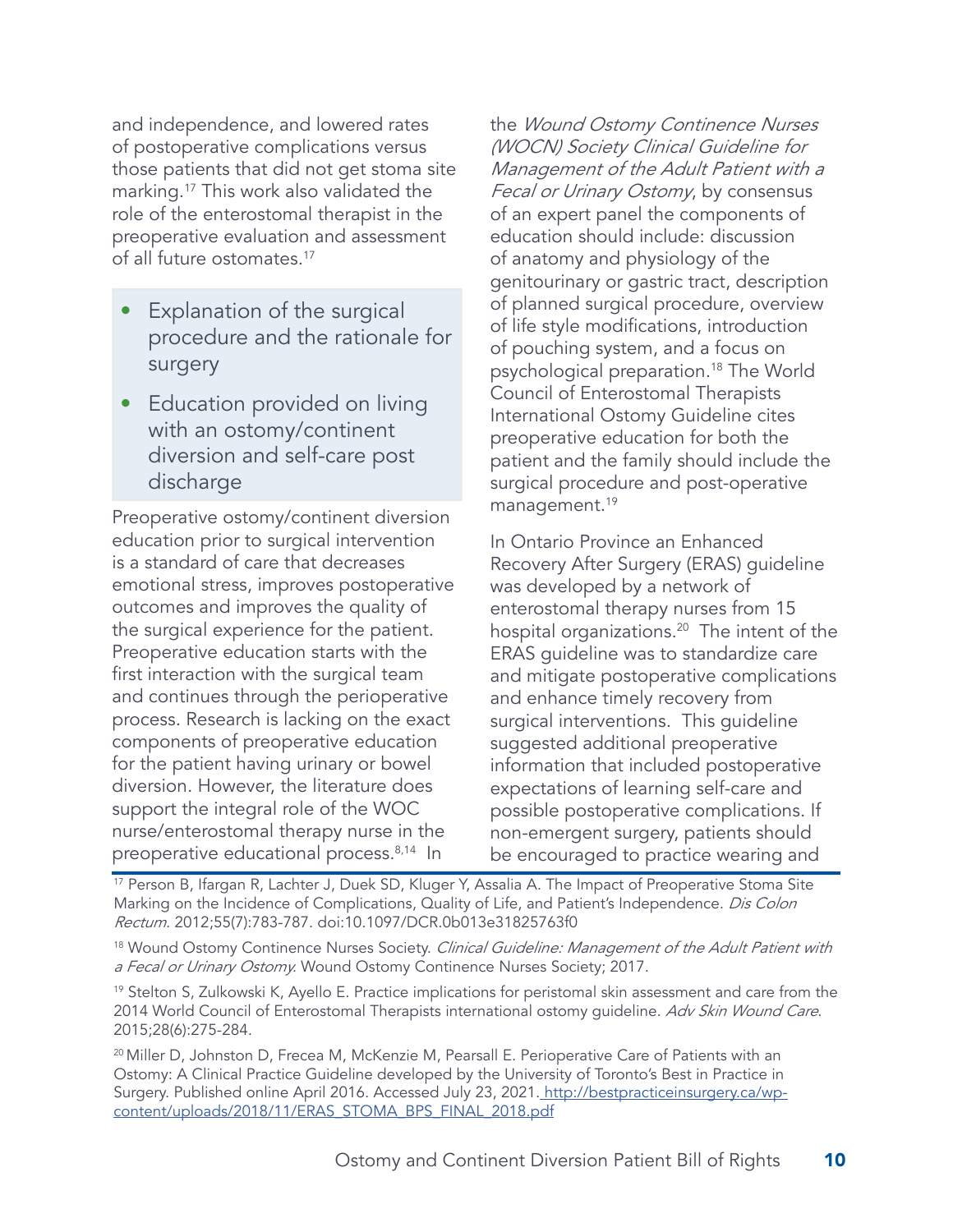emptying a pouch and doing a pouch change at home prior to surgery.20

- Information about the impact of surgery on daily activities including adapting physically and emotionally and lifestyle changes such as clothing choices, exercise, diet and sexuality
- The opportunity to talk with someone who has been through ostomy or continent diversion surgery
- The opportunity to discuss the emotional impact of surgery

Ideally, the discussion of patient adaptation and integration of an ostomy or a continent diversion would start in the preoperative phase of preparation. Discussions may include the expected direct post-surgical restrictions on diet and exercise with the projected advancement of diet and activity in acute care. Quality of life indicators covering physical and emotional adaptation, activities of daily living, diet and sexuality are all important elements that may be included preoperatively and also in the postoperative educational process.<sup>8,18,19,20</sup>

Integration of change in body image and physical and emotional adjustments are facilitated by the opportunity to speak with an individual who has had a bowel or bladder diversion.<sup>20</sup> Those living with an ostomy can share experiences, and provide practical and emotional support that contributes to quality of life and emotional balance for those with a new ostomy or continent diversion.<sup>21</sup>

Access to UOAA certified visitors through their Ostomy Patient Visiting Program, and ostomy support groups have been shown to highly influence the rate of adaptation.22 When available, a UOAA mentor/visitor should be called to meet with an ostomy patient either before or after surgery.<sup>23</sup> Grant investigated quality of life for patients with an ostomy via several surveys and an extensive literature review.24 Her team developed the Chronic Care Ostomy Management Program based on the Institute of Medicines Chronic Care Model. Identified as integral to the program was peer to peer support and education in tandem with ostomy nurse facilitation.24

• Counseling, care, and educational instruction in a language and at a level of understanding suitable for the patient. Communication will be culturally sensitive and delivered in a dignified manner

<sup>&</sup>lt;sup>21</sup> Sayar S, Vural F. Should Support Group Intervention be Implemented for Individuals with Stoma? Turk J Colorectal Dis. 2019;29(1):1-5. doi:10.4274/tjcd.galenos.2019.59244

<sup>&</sup>lt;sup>22</sup> Byfield D. The Lived Experiences of Persons With Ostomies Attending a Support Group: A Qualitative Study. J Wound Ostomy Continence Nurs. 2020;47(5):489-495. doi:10.1097/WON.0000000000000696

<sup>&</sup>lt;sup>23</sup> Orkin B, Cataldo P. Intestinal Stomas. In: Wolff BG, American Society of Colon and Rectal Surgeons, eds. The ASCRS Textbook of Colon and Rectal Surgery. Springer; 2007:622, 624-626.

<sup>&</sup>lt;sup>24</sup> Grant M, McCorkle R, Hornbrook MC, Wendel CS, Krouse R. Development of a Chronic Care Ostomy Self-Management Program. J Cancer Educ. 2013;28(1):70-78. doi:10.1007/s13187-012-0433-1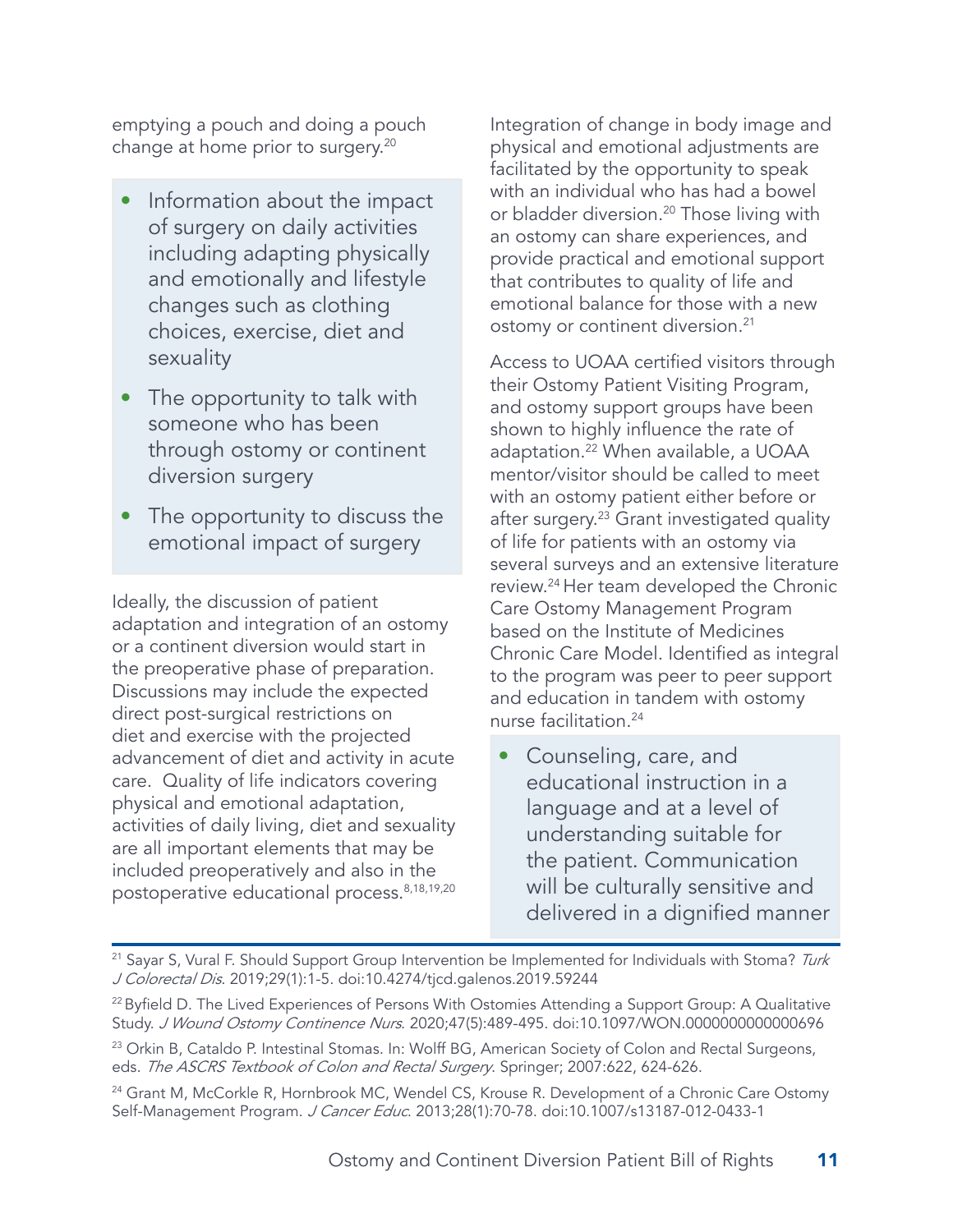The Wound Ostomy Continence Nurses Society Scope and Standards of Practice<sup>14</sup> address the important role of patient focused health teaching and health promotion as well as the importance of cultural inclusion and diversity. Strategies include the provision of opportunities for the health care consumer to identify needs/topics for education in health promotion, disease prevention and selfmanagement. This information should be delivered at the correct developmental level, based on learning needs, readiness to learn, and language preference as well as using tools that are appropriate for culture, literacy and language. Information should be provided in a variety of modalities including, but not limited to, verbal, written, and digital formats. Multilingual educational resources should be available for non– English-speaking patients and families.20

Patients are more than just their medical history. Clinicians should assess any cultural implications related to care to address concerns of these patients and provide appropriate care. Cultural and religious beliefs significantly impact the patient experience. Cultural competence and cultural humility are both concepts that must be utilized by the healthcare provider when preparing the patient for bowel or bladder surgical procedures. Understanding the impact of externalization of bowel or bladder contents and various religious tenets is crucial for positive patient outcomes.25 Modern health disparities are also linked to gender and sexual orientation, which

also demand attention of inclusivity by the health care provider when ensuring proper preoperative education and postoperative expectations.

There are many additional individual factors that may contribute to the need to modify counseling and education of ostomy management skills. Language, age, and learning ability must be assessed and various methods of approaching preoperative education must be utilized for successful comprehension by the patient approaching surgical diversion.26 Age may influence vision, hearing and manual dexterity. Learning disabilities and dementia may not only prompt modification of the educational plan to accommodate alternative teaching strategies but also dictate the inclusion of caregivers and family support in the overall process.<sup>27</sup>

#### During the Operative Phase:

• A stoma that can be fit with a reliable pouching system

Almost fifty-percent of ostomies present with postoperative management problems such as pouching difficulties and peristomal skin complications, which can result in prolonged medical care and increased costs on the health care system.<sup>8</sup>

It is noted that the construction of the stoma including height and protrusion above the skin is one element under the surgeon's control.8 A high-quality,

<sup>&</sup>lt;sup>25</sup> Black P. Cultural and religious beliefs in stoma care nursing. Br J Nurs. 2009;18(13):790-793.

<sup>&</sup>lt;sup>26</sup> Cooper-Gamson L. Are we bridging the gap? A review of cultural diversity within stoma care. *Br J* Nurs. 2017;26(17):S24-S28. doi:10.12968/bjon.2017.26.17.S24

<sup>&</sup>lt;sup>27</sup> Bird A, Bertinara A, Wilson K, Amos L. Educating patients in stoma care. Br J Nurs. 2019;28(5):S4-S5.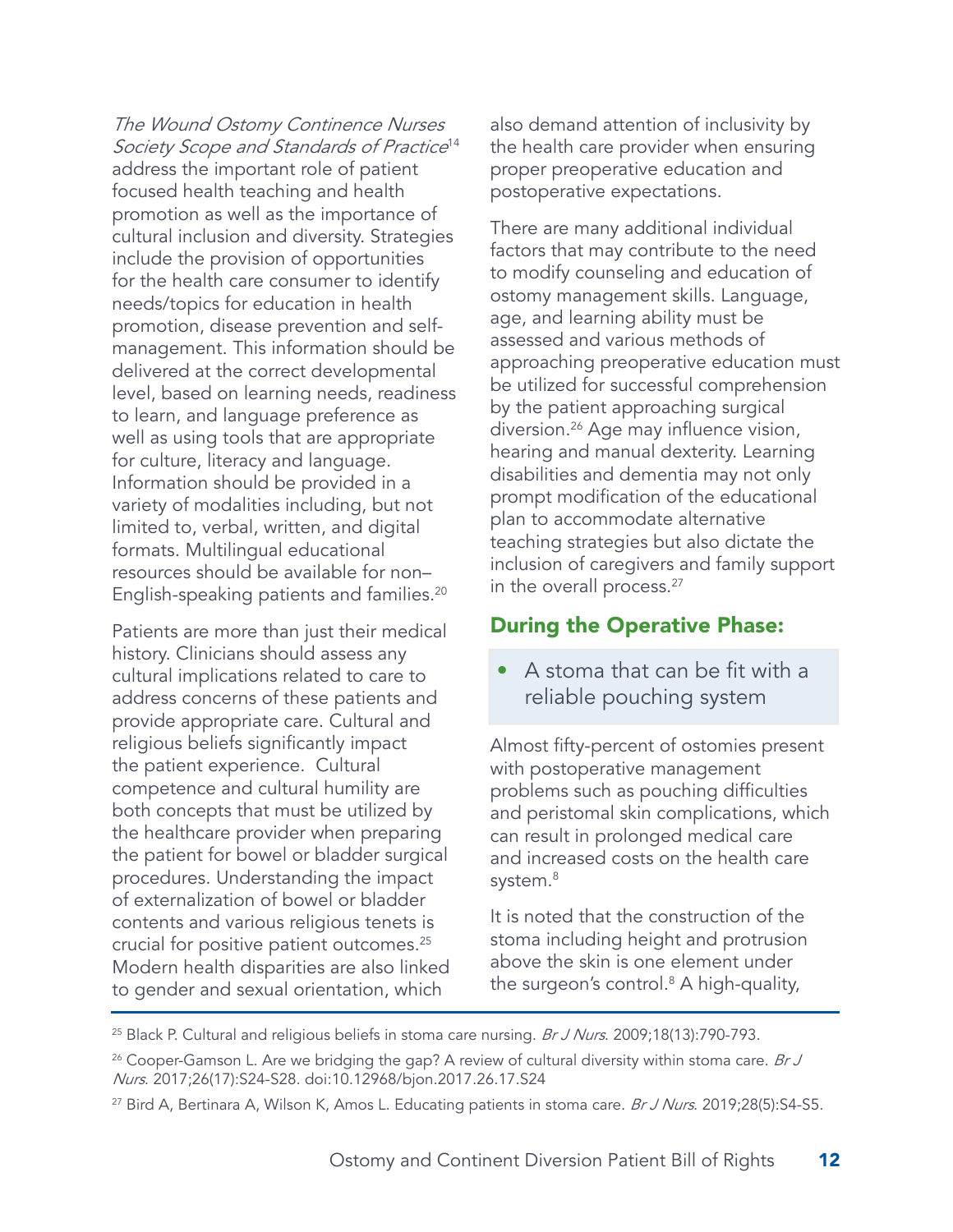multicenter study in which protrusion was measured showed a correlation between stoma protrusion and patient success in self-care.8 This technical ostomy creation consideration, which addresses minimizing direct contact of effluent on the skin, has been confirmed in other research literature.<sup>23,28,29</sup>

Whenever technically feasible, surgeons should avoid ostomies that are flush with the skin to help ensure the stoma can be fit with a reliable pouching system.

• A stoma that is well-positioned for the patient's unique body shape and medical condition

The development of many common postoperative stoma-related complications are caused by stomas that have been placed in suboptimal locations.29 Sub-optimal stoma siting can result in poor visualization of the stoma, ill-fitting pouching systems, leakage of effluent, and skin irritation. These difficulties may have a negative psychological impact, create difficulty with self-care, influence poor adjustment to the ostomy, increase emergency room visits and hospital readmissions, and increase utilization of ostomy supplies to achieve proper prosthetic function.10,15,28,29,30

Issues surrounding stoma placement and management can be avoided through consideration of the needs of each individual patient (e.g., age, vision, dexterity, disabilities, and physical factors such as body shape and obesity). It is critical that surgeons pay meticulous attention to the technical aspects of creating a stoma.29 Numerous studies have found that appropriate stoma siting by the surgeon can reduce the likelihood of problems with leakage and other complications.15,30,31,32 To reduce peristomal skin complications the most important thing that a surgeon can do is to create stomas that protrude well above the skin. Appropriately constructed stomas can minimize effluent directly touching the skin.10,29,30

Every patient should have a best attempt made at proper construction and positioning of a stoma that fits their unique needs.

Post-Operative Nursing Care Specific to Ostomy/ Continent Diversion Type and Include Patient as Well as Their Designated Advocate. Preparation for Discharge Will Include:

<sup>28</sup> Pinto I, Queirós S, Queirós C, Silva C, Santos C, Brito M. Risk factors associated with the development of elimination stoma and peristomal skin complications. Rev Enferm Referência. 2017;IV Série(-No15):155-166. doi:10.12707/RIV17071

<sup>29</sup> Murken D, Bleier J. Ostomy-Related Complications. Clin Colon Rectal Surg. 2019;32(03):176-182. doi:10.1055/s-0038-1676995

<sup>30</sup> Koc U, Karaman K, Gomceli I, et al. A Retrospective Analysis of Factors Affecting Early Stoma Complications. Ostomy Wound Manag. 2017;63(1):28-32.

<sup>31</sup> Burch J. Research and expert opinion on siting a stoma: a review of the literature. Br J Nurs. 2018;27(16):S4-S12. doi:10.12968/bjon.2018.27.16.S4

<sup>32</sup> Strong S. The Difficult Stoma: Challenges and Strategies. *Clin Colon Rectal Surg*. 2016;29(02):152-159.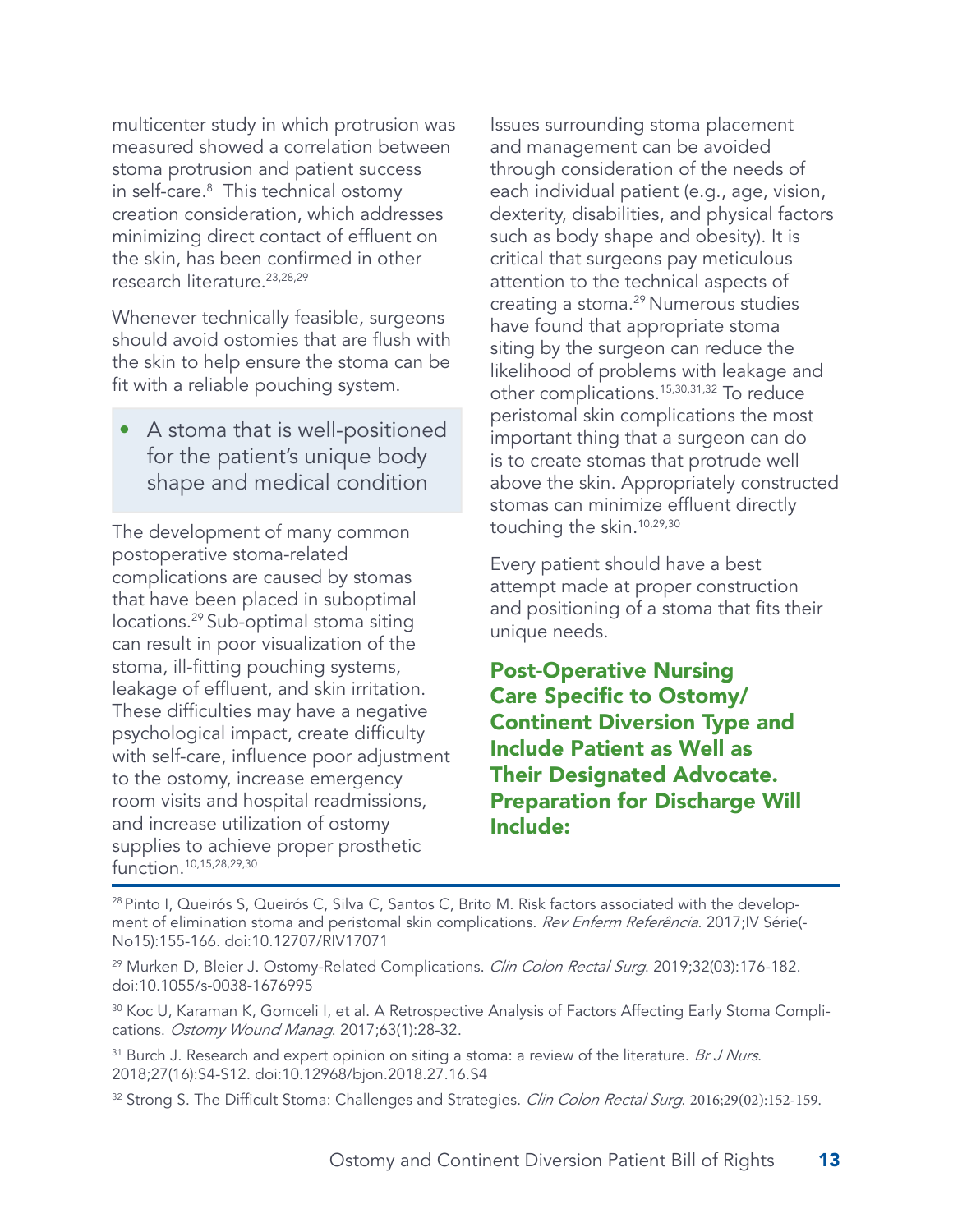- Individual instruction in ostomy care includ-• Individual instruction in ostomy and care including patient return Way and changing pouch with basic demonstration of emptying
- skin and stoma issues including skin irrita-• Ways to troubleshoot Dietstoma issues including skin ent dehyirritation, stoma blockage, a written hernia, and prolapse difficulties with basic skin and
- Dietary guidelines and <sub>ional mate-</sub> rials strategies to prevent dehydration given both verbally and in a written format
- Providing the most current educational materials based on ostomy type

Current CMS regulations §482.43(c) (7) require that hospitals implement an effective discharge planning process that focuses on patient-oriented goals, and includes the patient and caregivers as active partners in the discharge planning process. This process and the discharge plan must be consistent with the patient's goals for care and treatment plan of care. The process must ensure effective transition of care from acute care to postacute care at discharge with a focus on

preventing hospital readmissions post discharge.<sup>33</sup>

Patients who have undergone ostomy surgery respond to their stoma in part due to the circumstances that necessitate stoma creation (removal of diseased bowel vs advanced cancer vs trauma). Regardless of the reasons for the surgery, new ostomates experience an altered self-concept and body image. They must learn new ways of body self-care and lifestyle changes.

Successful adaptation to ostomy selfcare requires a foundation of ostomy education and psychosocial support<sup>14</sup>. Postoperative ostomy related problems requiring medical assistance are common and inadequate education of ostomy patients may result in impaired self-care, social isolation, depression and increased healthcare costs.<sup>8</sup>

The American Society of Colon and Rectal Surgeons has stated that optimal care for ostomy surgery patients requires preoperative, perioperative and postoperative care by an ostomy nurse specialist<sup>34</sup> i.e. a nurse who has received additional preparation in ostomy care.

Ostomy education involves more than how to empty a pouch, it begins with this basic skill and the expectation of

<sup>&</sup>lt;sup>33</sup> Centers for Mediare and Medicaid Services. Medicare and Medicaid Programs; Revisions to Requirements for Discharge Planning for Hospitals, Critical Access Hospitals, and Home Health Agencies, and Hospital and Critical Access Hospital Changes to Promote Innovation, Flexibility, and Improvement in Patient Care 42 CFR Parts 482, 484, and 485 [CMS–3317–F and CMS–3295–F] RIN 0938–AS59. Published online September 30, 2019. Accessed August 30, 2021. https://www.govinfo.gov/content/pkg/FR-2019- 09-30/pdf/2019-20732.pdf

<sup>&</sup>lt;sup>34</sup> ASCRS and WOCN Joint Position Statement on the Value of Preoperative Stoma Marking for Patients Undergoing Fecal Ostomy Surgery. J Wound Ostomy Continence Nurs. 2007;34(6):627-628. doi:10.1097/01.WON.0000299812.08533.a6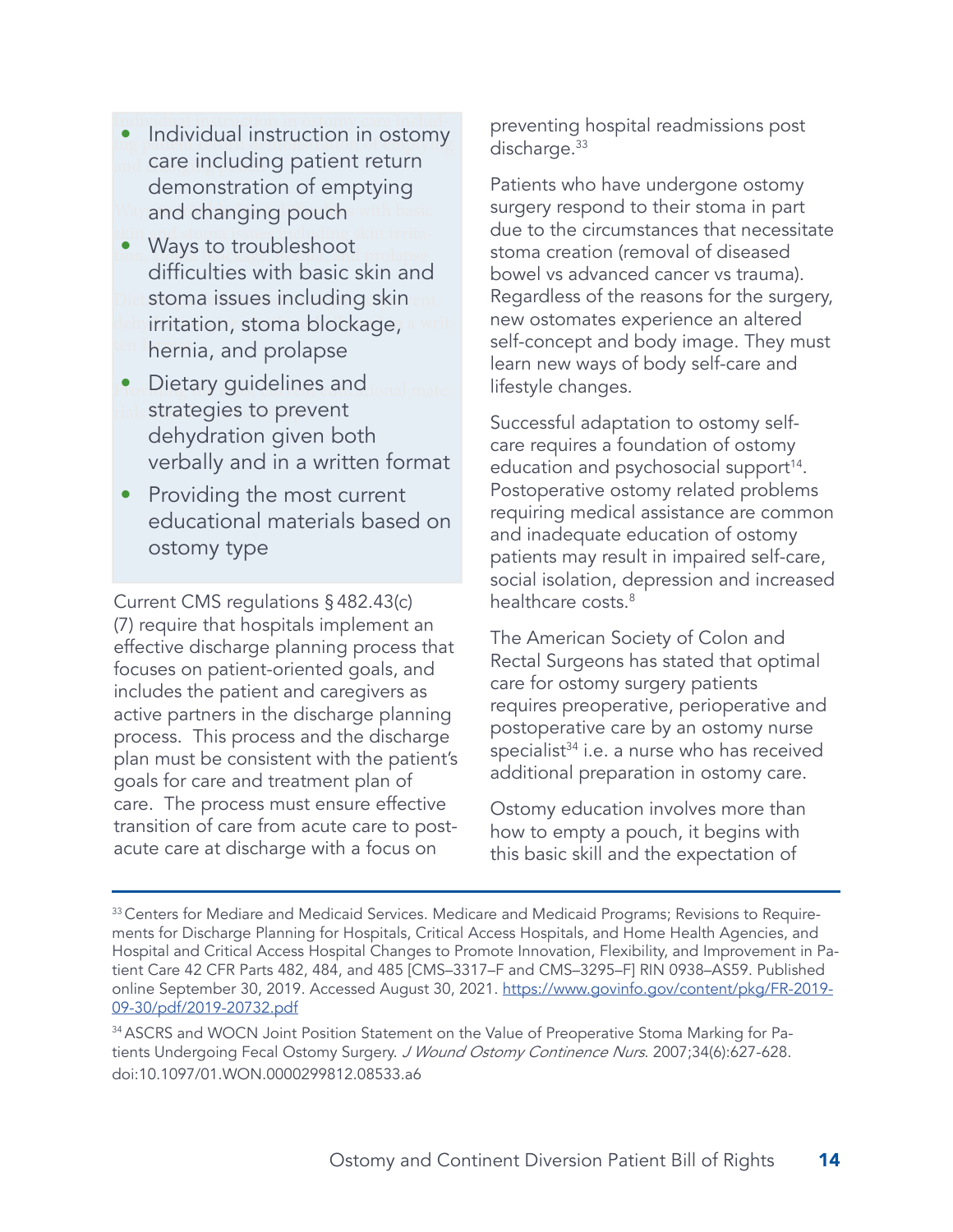patient /caregiver participation and return demonstration.35 Recommended components of basic ostomy education include: physiology (gastrointestinal and urinary systems),ostomy management (ostomy appliances), diet and fluid guidelines, psychological issues (body image, personal relationships, depression, anxiety), common complications, sexual and intimacy issues and how to order supplies.<sup>14,35</sup>

Steinhagen et al suggest utilizing trusted resources for patient education.<sup>36</sup> These include videos, webinars, podcasts and printed materials to increase patient comprehension and skill acquisition. Reliable sources for education materials include medical organization websites such as the American College of Surgeons and WOCN Society and patient-based organizations websites and publications like UOAA. Other trusted sources to inform the patient include product manufacturers' online educational materials.

In the acute setting, patient readiness to assimilate the new skills and retain information is impacted by the effects of surgery, anesthesia, and patient level of function. Over the decades, hospital stays have become shorter, and the progression of ostomy education continues into the community; to home health care, acute rehabilitation hospitals, long term acute care hospitals, and skilled nursing facilities. The majority of education of long-term ostomy management must be provided after hospital discharge.37 Assistance with transitions of care requires communication with all caregivers and settings about patient care needs, required supplies, and level of independence in ostomy management.<sup>35</sup>

Patients who receive proper education have less complications, less hospital readmissions and higher quality of life scores.<sup>38,39</sup> As the ostomy patient learns to live with their new circumstance and begins to adapt, they need to advance their skills and learn to troubleshoot

<sup>&</sup>lt;sup>35</sup> Prinz A, Colwell JC, Cross HH, Mantel J, Perkins J, Walker CA. Discharge Planning for a Patient With a New Ostomy: Best Practice for Clinicians. J Wound Ostomy Continence Nurs. 2015;42(1):79-82. doi:10.1097/WON.0000000000000094

<sup>36</sup> Steinhagen E, Colwell J, Cannon L. Intestinal Stomas—Postoperative Stoma Care and Peristomal Skin Complications. Clin Colon Rectal Surg. 2017;30(03):184-192. doi:10.1055/s-0037-1598159

<sup>&</sup>lt;sup>37</sup> Colwell JC, Kupsick PT, McNichol LL. Outcome Criteria for Discharging the Patient With a New Ostomy From Home Health Care: A WOCN Society Consensus Conference. J Wound Ostomy Continence Nurs. 2016;43(3):269-273. doi:10.1097/WON.0000000000000230

<sup>38</sup> Nagle D, Pare T, Keenan E, Marcet K, Tizio S, Poylin V. Ileostomy Pathway Virtually Eliminates Readmissions for Dehydration in New Ostomates. Dis Colon Rectum. 2012;55(12):1266-1272. doi:10.1097/ DCR.0b013e31827080c1

<sup>&</sup>lt;sup>39</sup> Gocmen Baykara Z, Demir S, Karadag A. Family Functioning, Perceived Social Support, and Adaptation to a Stoma: A Descriptive, Cross-sectional Survey. Wound Manag Prev. 2020;66(1):30-38. doi:10.25270/wmp.2020.1.3038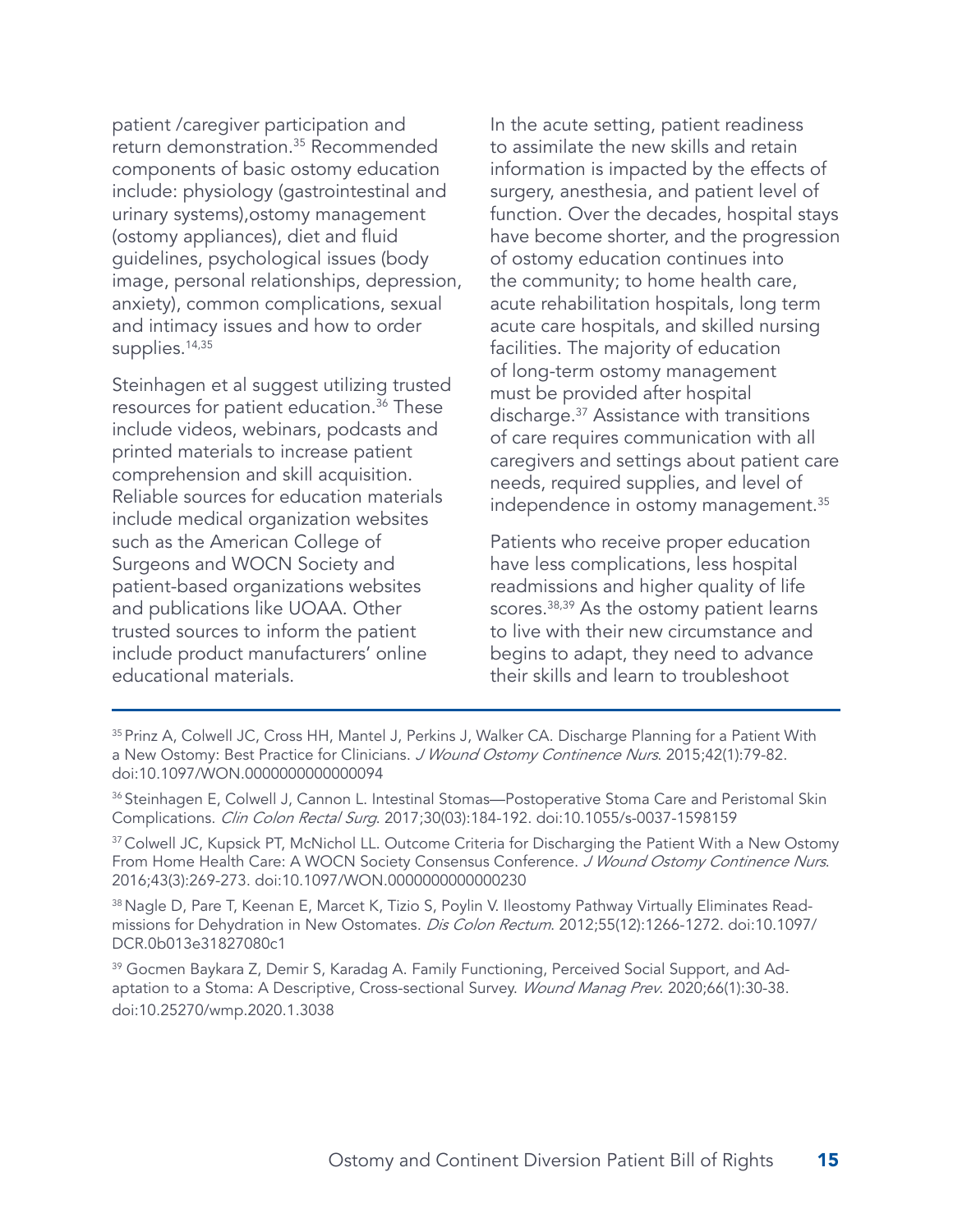problems such as dehydration, blockages<sup>40,41,42,43</sup> and peristomal skin complications<sup>44</sup>. Follow-up visits in the community, promote patient independence in self-care and promote successful adaptation.<sup>20</sup>

- Information on the variety of product choices available from manufacturers
- Information about the supply ordering process
- Resources for obtaining supplies specific to patient circumstances (e.g., uninsured/ underinsured)
- Information about manufacturers' post-discharge support programs

Once in the community, the provision of supplies becomes of prime importance to the person new to living with an ostomy.

People living with an ostomy need to understand and be able to communicate what supplies they need, what is authorized by their payor source, and where and how to order.<sup>35,37</sup> Although this process is similar to other health care product supply systems it is less familiar and because ostomy products replace bodily functions, shortages can result in inappropriate hospital emergency department visits.

Once the ostomate has returned home, resumption of normal diet, life activities and changes in stoma size and protrusion may test the pouching systems implemented during health care facility admission and adjustments may be necessary. A well prepared ostomate will realize that there are options and resources to ensure a well-functioning pouching system.35,45

Findings in several studies suggest that web-based patient support resources<sup>46</sup> and enrolling patients in the postdischarge ostomy support programs provide other cost-saving and effective

40 Willcutts K, Scarano K, Eddins CW. Ostomies and Fistulas: A Collaborative Approach. Pract Gastroenterol. Published online November 2005:63-79.

41 Van der Aa, Frank, De Ridder, Dirk, Van Poppel, Hendrik. When the Bowel Becomes the Bladder: Changes in Metabolism After Urinary Diversion. Pract Gastroenterol. Published online 2012:8.

42 Bridges, Meagan, Nasser, Roseann, Parrish, Carol Rees. High Output Ileostomies: The Stakes are Higher than the Output. Pract Gastroenterol. Published online 2019:11.

43 Berti-Hearn L, Elliott B. Ileostomy Care: A Guide for Home Care Clinicians. Home Healthc Now. 2019;37(3):136-144. doi:10.1097/NHH.0000000000000776

44 Salvadalena GD. The Incidence of Stoma and Peristomal Complications During the First 3 Months After Ostomy Creation. J Wound Ostomy Continence Nurs. 2013;40(4):400-406. doi:10.1097/ WON.0b013e318295a12b

45 O'Shea HS. Teaching the Adult Ostomy Patient. J Wound Ostomy Continence Nurs. 2001;28(1):47-54.

46 Pittman J, Nichols T, Rawl SM. Evaluation of Web-Based Ostomy Patient Support Resources: J Wound Ostomy Continence Nurs. 2017;44(6):550-556. doi:10.1097/WON.0000000000000371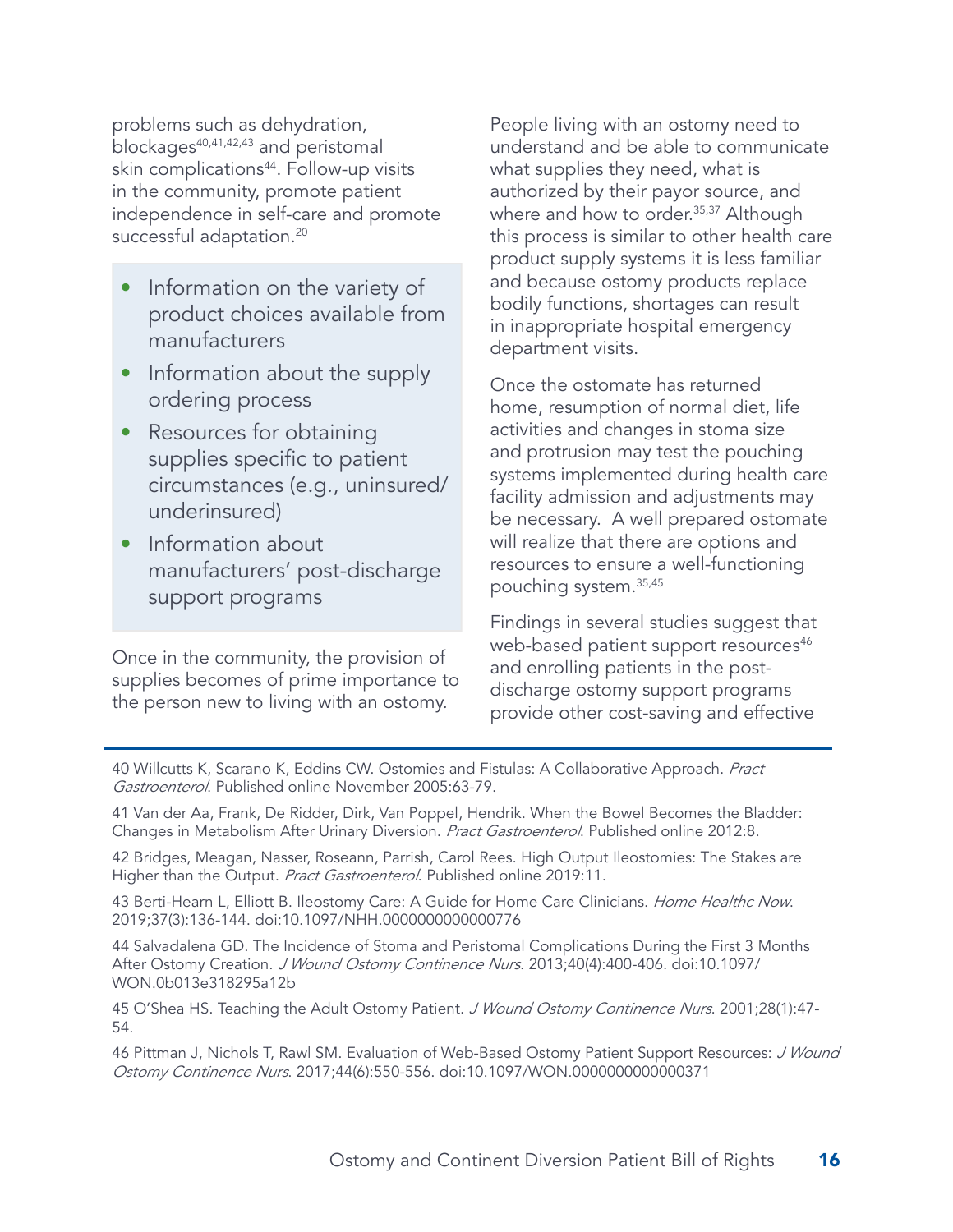approaches to reducing preventable health care utilization.<sup>47</sup> Another study that surveyed patients found 99.7% satisfied with the support received from clinical ostomy nurses from product call centers. This type of support included education and recommendations, which positively impacted their pouch wear time, thereby improving the customer's quality of life.48

Availability of ostomy aftercare varies significantly in communities so that some communities have no local choices. In this case the ability to access contact with certified WOC/ostomy specialists and supply experts through manufacturers' support services is important.<sup>35,47,49</sup>

• Providing information about organizations that support and advocate for patients living with an ostomy or continent diversion such as United Ostomy Associations of America and their Affiliated Support Groups

Managing waste elimination with medical prosthetic supplies is a significant challenge. How a patient processes the way they feel about oneself, the way a person living with an ostomy or continent diversion relates to their close social circle and to the community is a different challenge. Cultural beliefs regarding body waste present another barrier to acceptance of the new way of function.22,50The road to acceptance and integration is mined with emotional challenges. Ostomates report that these challenges are easier to speak about with another ostomate. They favor group learning with peers.<sup>51,52</sup> Studies have concluded that "layperson led selfmanagement education may improve self-efficacy, self-rated health and cognitive symptom management".52

WOC Nurse clinical experiences were published by Cross who was able to demonstrate that when patients have the opportunity to attend a hospital-based ostomy support group they move quicker toward acceptance of their ostomy when they interact with others who have

<sup>47</sup> Rojanasarot S. The Impact of Early Involvement in a Postdischarge Support Program for Ostomy Surgery Patients on Preventable Healthcare Utilization: J Wound Ostomy Continence Nurs. 2018;45(1):43-49. doi:10.1097/WON.0000000000000395

48 Mossi L, Kuhlman A, Toennies R. WOC Nurses Positive Impact on Wear Time with Telephone Consultation with Consumers Practice Innovation Poster. In: ; 2018. Accessed June 15, 2021. https:// wocn.confex.com/wocn/2018am/webprogram/Paper11245.html

<sup>49</sup> Miller D, Pearsall E, Johnston D, Frecea M, McKenzie M. Executive Summary: Enhanced Recovery After Surgery Best Practice Guideline for Care of Patients With a Fecal Diversion. J Wound Ostomy Continence Nurs. 2017;44(1):74-77. doi:10.1097/WON.0000000000000297

<sup>50</sup> Sun V, Grant M, McMullen CK, et al. Surviving Colorectal Cancer: Long-term, Persistent Ostomy-Specific Concerns and Adaptations. J Wound Ostomy Continence Nurs. 2013;40(1):61-72. doi:10.1097/ WON.0b013e3182750143

51 Cross HH, Hottenstein P. Starting and Maintaining a Hospital<sup>n</sup>Based Ostomy Support Group: J Wound Ostomy Continence Nurs. 2010;37(4):393-396. doi:10.1097/WON.0b013e3181e45794

52 Danielsen AK, Soerensen EE, Burcharth K, Rosenberg J. Learning to Live With a Permanent Intestinal Ostomy: Impact on Everyday Life and Educational Needs. J Wound Ostomy Continence Nurs. 2013;40(4):407-412. doi:10.1097/WON.0b013e3182987e0e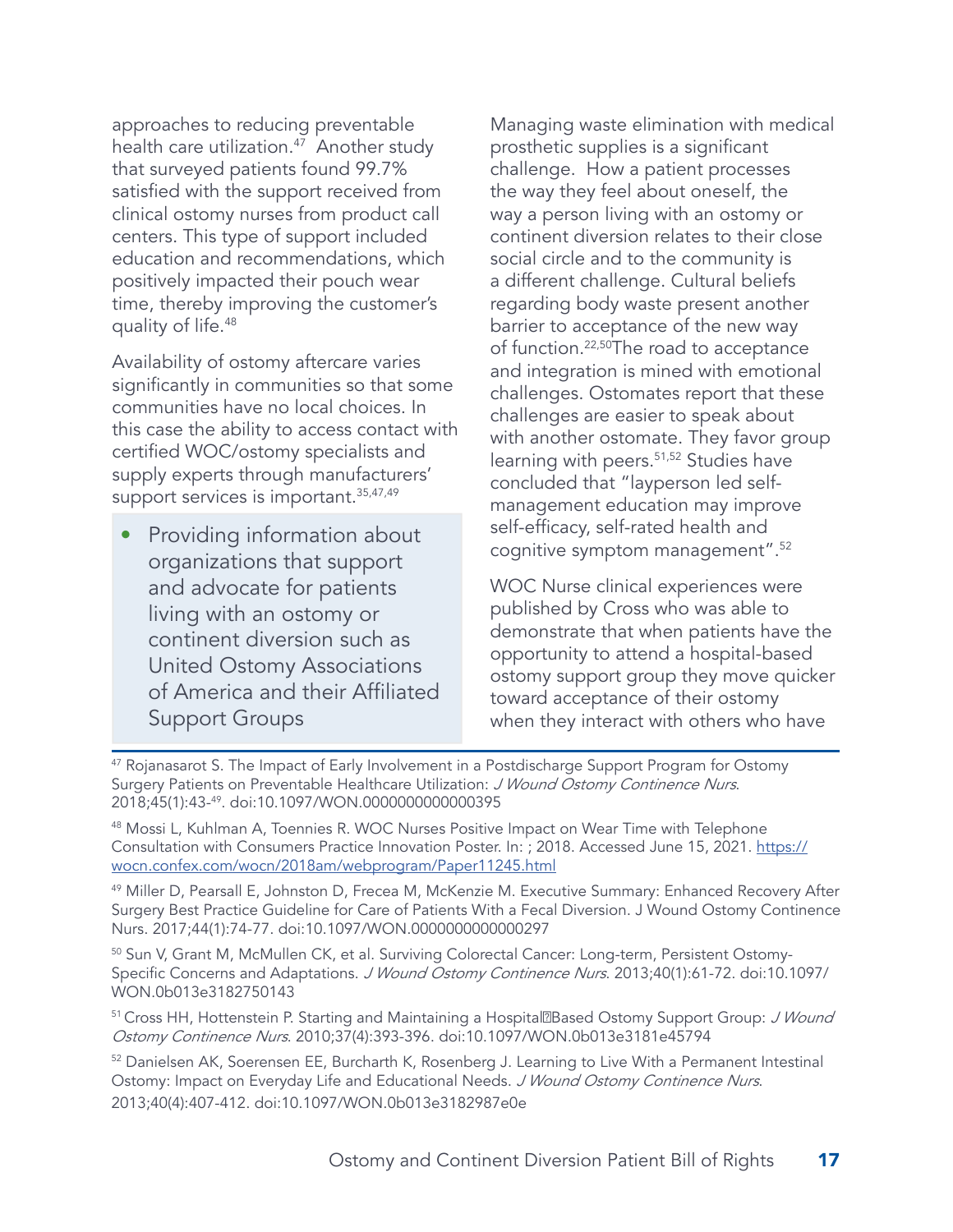shared similar experiences.<sup>51</sup> Many UOAA Affiliated Support Groups are led by certified WOC nurses.

It is easy to feel alone when a person is new to an ostomy. However, organizations that support and advocate for people living with an ostomy provide solidarity. That sense of feeling alone begins to dissipate when an ostomate joins a support group, receives a magazine about living with an ostomy, or runs a race or cheers for runners participating in ostomy awareness events, or writes a letter to a legislator about bills to assist ostomates.22,51

### During the Lifespan of the Ostomy or Continent Diversion Access to Ongoing Ostomy Care and Support That Includes:

• Health care professionals with knowledge specific to the care of an ostomy/continent diversion in all health care settings including telemedicine

Patients who have had surgery for an ostomy will face risks of developing a stoma or peristomal skin complication at some point during their life whether the ostomy is temporary or permanent. It is

vital that patients learn self-assessment skills of their ostomy site and have access to a clinician who is an expert in ostomy care. More than 80% of the patients within two years of surgery will develop peristomal skin complications, such as irritant dermatitis, which is one of the many postoperative skin and stoma complications.53 During the first five years after stoma creation, the incidence of a complication is highest.<sup>29</sup> Postoperative evaluation is recommended 1-6 weeks after discharge, with a follow-up visit 3 months after surgery. Evaluation is meant to address any persisting complications both physically and psychologically, to provide care, and to refer to any additional services that may be needed. Evaluation annually is recommended for ongoing preventative care and includes making any necessary changes to the ostomy pouching system that may be indicated and providing continued emotional support.54,55

Results of an international consensus and several studies support the vital role that certified ostomy nurse specialists provide to ostomy patients post operatively. Results validate that there are reduced complications by the provision of followup stoma care, support, information and resources. This role also aids in the adaptation process to an ostomy and

<sup>53</sup> LeBlanc K, Whiteley I, McNichol L, Salvadalena G, Gray M. Peristomal Medical Adhesive-Related Skin Injury: Results of an International Consensus Meeting. J Wound Ostomy Continence Nurs. 2019;46(2):125-136. doi:10.1097/WON.0000000000000513

<sup>54</sup> Erwin-Toth P. Ostomy Pearls: A Concise Guide to Stoma Siting, Pouching Sytems, Patient Education, and More. Adv Skin Wound Care. 2003;16(3):146-152. doi:10.1097/00129334-200305000-00014

<sup>55</sup> Salvadalena G, Colwell JC, Skountrianos G, Pittman J. Lessons Learned About Peristomal Skin Complications: Secondary Analysis of the ADVOCATE Trial. J Wound Ostomy Continence Nurs. 2020;47(4):357-363. doi:10.1097/WON.0000000000000666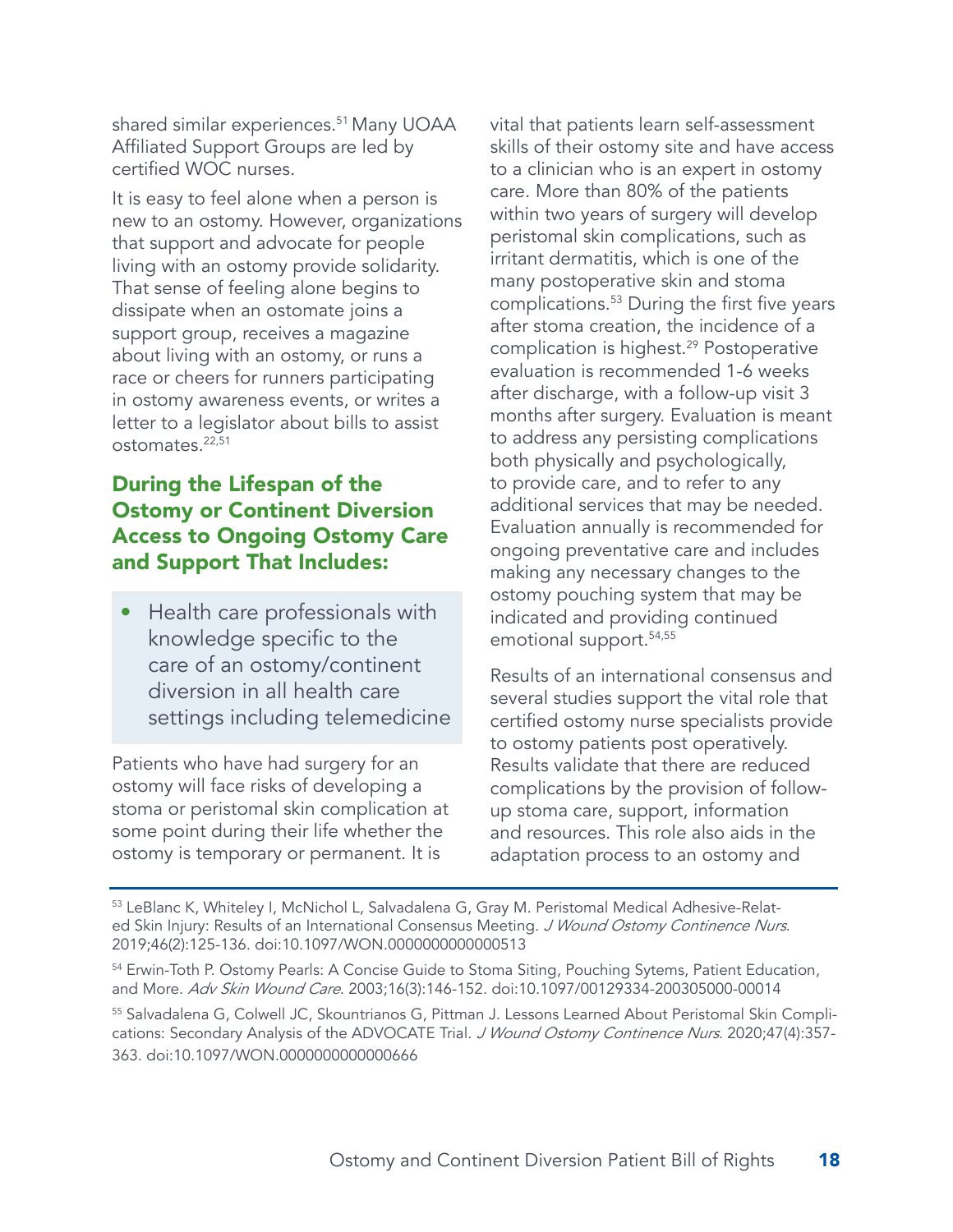thus improve long-term outcomes and overall quality of life.18,29,56,57 To further validate the importance of post-operative follow up care, the *American Society* of Colon and Rectal Surgeons Clinical Practice Guidelines (2015) states "… the optimal care for patients undergoing ostomy surgery includes preoperative, perioperative, and postoperative care by an ostomy nurse specialist, such as a nurse certified by the Wound, Ostomy, and Continence Nurses Society (WOCN) Certification Board.8,18". For surgeons who do not have access to a certified WOC/ ostomy specialist, it is an opportunity to advocate for these positions and offer opportunities for nursing staff to get certified at their facility/institution by providing the rationale for their services to leadership in administrative roles. Surgeons should also refer their patients to support groups and manufacturer post discharge support programs that have certified WOC/ostomy specialists on staff.

The role of the certified WOC/ostomy specialist in the outpatient setting is recommended for ongoing follow up care for the recent post-operative patient, and for the patient with a longterm ostomy. The role is supported by a multidisciplinary medical community and by the patient who faces ongoing challenges related to stoma and

peristomal skin complications. Without expert follow up care, patients often turn to lay people with ostomies through support channels where information may be misrepresented and misinterpreted, and may not be medically accurate for their individualized needs. Certified WOC/ostomy specialists in the outpatient setting serve roles of both care provider, educator and counselor and thus increase the potential of a patient to adapt to their ostomy and eventually thrive leading to a restored quality of life.

Reevaluation of ostomy management and supplies following changes in medical condition, aging and social/ economic status

Ostomy surgery does not discriminate. It is performed at any age from the neonate to the senior citizen and on all races. Many persons with stomas can expect to have problems with stoma complications and issues with physical, social, and psychological adaptation, including depression.58,59 In the WOCN Society Clinical Guidelines: Management of the Adult Patient with a Fecal or Urinary Ostomy, the lifelong needs of the person living with an ostomy are

<sup>56</sup> Zhou H, Ye Y, Qu H, Zhou H, Gu S, Wang T. Effect of Ostomy Care Team Intervention on Patients With Ileal Conduit: J Wound Ostomy Continence Nurs. 2019;46(5):413-417. doi:10.1097/ WON.0000000000000574

57 Colwell JC, Bain KA, Hansen AS, Droste W, Vendelbo G, James-Reid S. International Consensus Results: Development of Practice Guidelines for Assessment of Peristomal Body and Stoma Profiles, Patient Engagement, and Patient Follow-up. J Wound Ostomy Continence Nurs. 2019;46(6):497-504. doi:10.1097/WON.0000000000000599

<sup>58</sup> Richbourg L, Thorpe JM, Rapp CG. Difficulties Experienced by the Ostomate After Hospital Discharge: J Wound Ostomy Continence Nurs. 2007;34(1):70-79. doi:10.1097/00152192-200701000-00011

59 Colwell JC, McNichol L, Boarini J. North America Wound, Ostomy, and Continence and Enterostomal Therapy Nurses Current Ostomy Care Practice Related to Peristomal Skin Issues: J Wound Ostomy Continence Nurs. 2017;44(3):257-261. doi:10.1097/WON.0000000000000324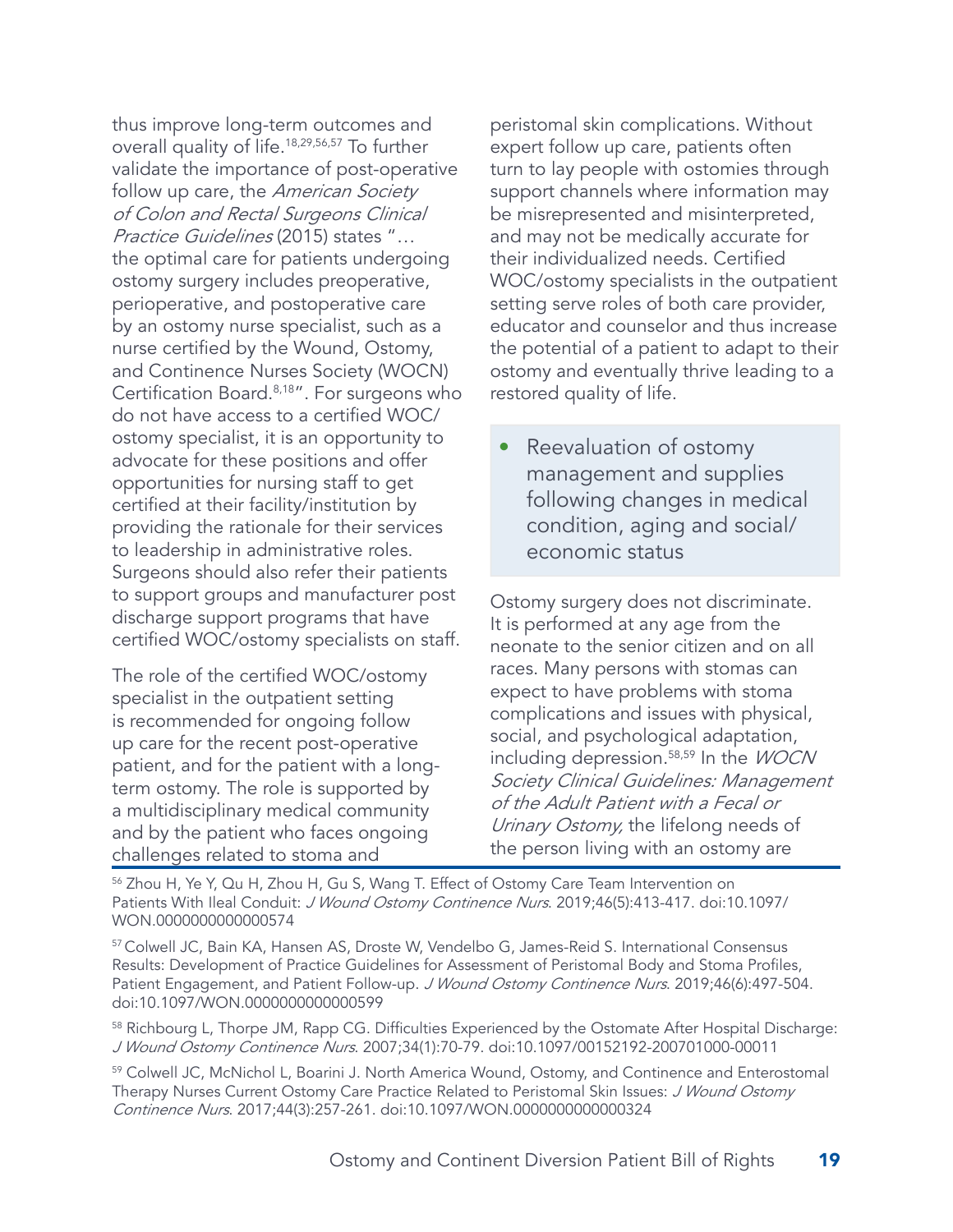discussed. These needs include follow-up care, assessing physical characteristics of the stoma and peristomal skin, and postoperative management of at-risk patients such as those with high ileostomy output.18 In one qualitative study cited, the investigators concluded that periodic check-ups and follow-up care with a WOC nurse can address the needs for longterm, supportive care for both patients and their families.<sup>50</sup>

Colwell et al in 2019, released an international consensus study regarding the need for ongoing assessment and consultation with an ostomy care nurse.57 Of importance, it was noted the need to select and change products as necessary for the patient due to stoma or skin complications. It also showed that 63% in this study reported having at least one ostomy self-care problem such as leakage.<sup>57</sup> Furthermore, it has been shown that annual visits with a clinician are important for preventative ostomy care54. These visits also provide the opportunity to address issues and concerns such as a new medical condition affecting self-care such as a change in mental status or mobility/dexterity issues. It is also an opportunity to address individual cultural concerns and psychological needs.54

Aging can bring a new set of needs and challenges in learning or maintaining independence with ostomy self-care.<sup>27,45</sup> Cognitive changes and hearing and vision loss may impact whether instructions are being understood and if instructional modifications are necessary.45 Changes in fine motor skills and dexterity can

affect the ability to cleanse the skin, open supply packaging, empty a pouch and apply ostomy products with the proper technique.45,60 Howson reported involvement by a stomal therapy nurse to identify the barriers to self-care, provide education and adapt product selection to achieve desired function can help the elderly ostomy patient.<sup>60</sup>

Ostomy care needs change across the lifespan with each new development stage. As body contour and shape change there is often a need to alter, update or change the ostomy pouching system. New medical conditions or a change in lifestyle or socio-economic status also create the need for reevaluation of ostomy status by a certified WOC/ostomy specialist. This guidance helps the patient avoid multiple attempts of trial and error and helps to prevent ostomy complications.

#### • Ongoing emotional/social support

For patients with a new ostomy or ongoing care needs, there are very few hospitals in the US that have structured postoperative follow-up programs or outpatient ostomy clinics. The presence of a stoma in individuals may cause physical, psychological, and social problems. For this reason, individuals with an ostomy need effective psychosocial interventions throughout their lives to adapt to the stoma and maintain a positive quality of life (QOL). One of the most effective psychosocial interventions is support groups to meet social support

<sup>60</sup> Howson R. Stoma education for the older person is about keeping it as simple as 1, 2, 3. J Stomal Ther Aust. 2019;39(3):20-22. doi:10.33235/jsta.39.3.20-22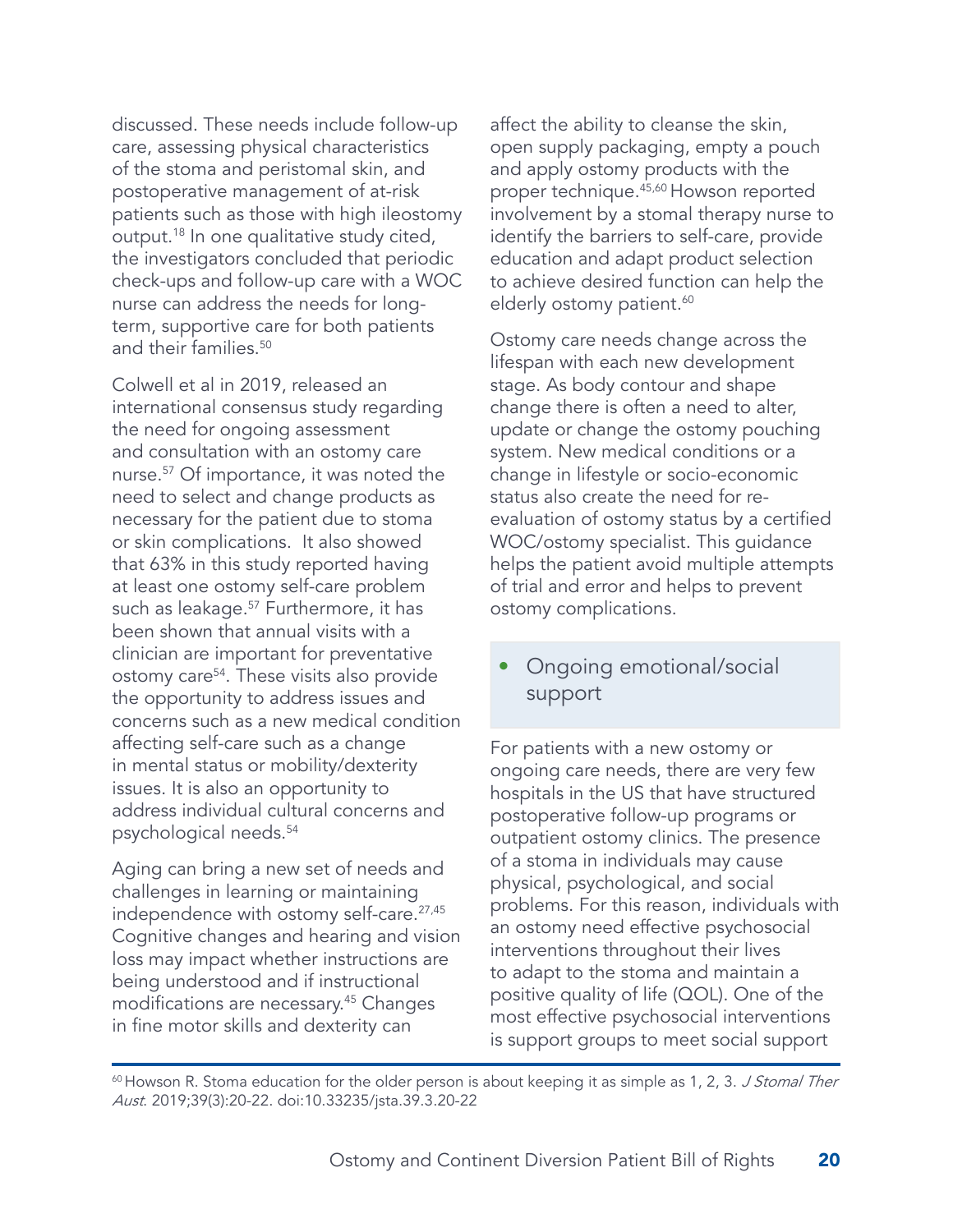needs. In peer literature review, many studies show support group interventions have positive effects and individuals improve their QOL.<sup>21</sup> Pittman et al. evaluated free web-based patient support resources designed for those who have recently undergone ostomy surgery.46 The study found that web-based resources that contained ostomy patient education content such as self-management training and support materials that met best practice standards are a practical alternative to supplement patient education after surgery.46 UOAA's website scored highest for evidence-based content and usability.46

For those living with an ostomy, especially in rural areas without access to a certified WOC/ostomy specialist that provide quality ostomy care and needed support, their medical team should recommend ostomy support groups (online or inperson), and web-based resources such as UOAA or ostomy supply manufacturer websites as choices for ongoing emotional/social support.

Specific and individualized ostomy supplies chosen in consultation with a health care provider to achieve and maintain a reliable fitting pouching system

Every individual has unique ostomy pouching needs due to body contours, skin type, type of waste, the level of protrusion (which determines how well the waste will drain into the pouch), and even environmental concerns. Colwell et. al. (2019) in an International Consensus found that "pouch seal security and maintaining peristomal skin integrity were the most important factors in decision-making when determining product choices, and that assessment of the patient's body and stoma profiles can help determine which product will provide patients with the highest level of confidence and security".<sup>57</sup>

It is crucial that ostomates have access to compatible and securely fitting ostomy products to improve patient outcomes and avoid medical consequences such as peristomal skin complications (PSC) and hospital readmissions.<sup>61,62</sup> Additionally, when an ostomate develops a PSC, access to and utilization of a variety of products such as rings/seals, and stoma skin powder is necessary for intervention and treatment of PSCs.<sup>55</sup>

To attain a properly fitted well-sealed pouching system and achieve prosthetic function for collecting bodily waste, ostomy product selection requires a health care professional's (such as a certified WOC/ostomy specialist) ongoing services for assessment, selection, fitting, training, and adjustments that may be necessary during the continuum of care for the ostomy.54,57

<sup>61</sup> Taneja C, Netsch D, Rolstad BS, Inglese G, Lamerato L, Oster G. Clinical and Economic Burden of Peristomal Skin Complications in Patients With Recent Ostomies: J Wound Ostomy Continence Nurs. 2017;44(4):350-357. doi:10.1097/WON.0000000000000339

<sup>62</sup> Taneja C, Netsch D, Rolstad BS, Inglese G, Eaves D, Oster G. Risk and Economic Burden of Peristomal Skin Complications Following Ostomy Surgery. J Wound Ostomy Continence Nurs. 2019;46(2):143-149. doi:10.1097/WON.0000000000000509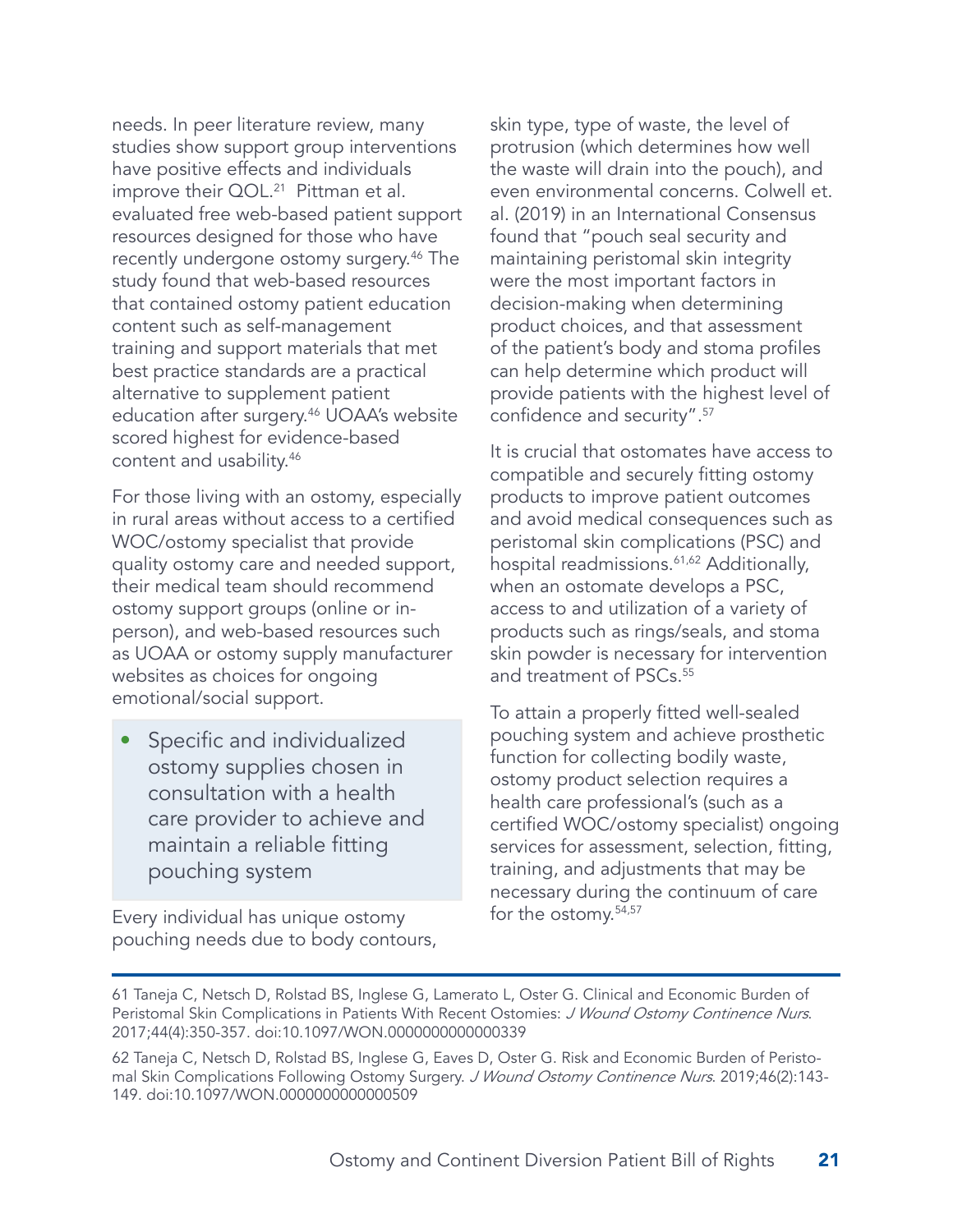# Going Forward

The ostomy community is an underserved population of patients. UOAA has received hundreds of stories over the years from people who have not received quality care after ostomy surgery, who were unable to find care, or who were completely uninformed about the care they should have received. The work of this task force was to bring together members of UOAA's Advocacy Committee, members of the WOCN Society Public Policy and Advocacy Committee, representatives from surgical organizations and industry to create a systemic change by validating through research the Ostomy and Continent Diversion Patient Bill of Rights.

By recognizing the PBOR as best in practice standards of high-quality care for people undergoing surgery or living with an ostomy or continent diversion, substantiated as evidenced based, it is hopeful that this is the start of a system wide change across all health care settings. By using these standards of care, we want to make our voices known that there is a need for more certified ostomy care nurses, more outpatient ostomy care services and more access to ostomy and continent diversion education and peer support for all people who face and will face ostomy or continent diversion surgery. It is important to note that the amount of evidence-based research that exists in supporting these standards of care far exceeds what is included in this policy paper.

The task force recognizes that there is substantial evidence found in research to show that if patients receive the standards of care outlined in the PBOR, that improved quality of care would be seen,

decreased costs would be incurred, and that people facing ostomy surgery would be better informed and aware of the importance of this surgery thus ending the fears and stigma associated with an ostomy and ultimately saving more lives. Only until every ostomy or continent diversion patient receives these health rights in all health care settings, will they truly be recognized and respected as human rights in the United States.

# White Paper Stakeholders:

#### Lead Authors:

Joanna Burgess-Stocks, BSN, RN, CWOCN - UOAA Advocacy Committee Co-Chair, ostomate

Jeanine Gleba, MEd, UOAA Advocacy Manager

Kathleen Lawrence, MSN, RN, CWOCN, WOCN Society Public Policy and Advocacy Coordinator

Susan Mueller, BSN, RN, CWOCN - UOAA Advocacy Committee Co-Chair, ostomate

#### Additional Members:

Cynthia Broadus, RN, BSHA, LNHA, CLNC, CHRM, WCC, DWC, OMS – Executive Director, National Alliance of Wound Care and Ostomy

Janice Erbe, DNP, FNP-BC, CWON – UOAA Education Committee Member

Kathleen Heneghan, PhD, MSN, RN, FAACE - American College of Surgeons

Connie Johnson, MSN, RN, WCC, LLE, OMS, DWC - National Alliance of Wound Care and Ostomy